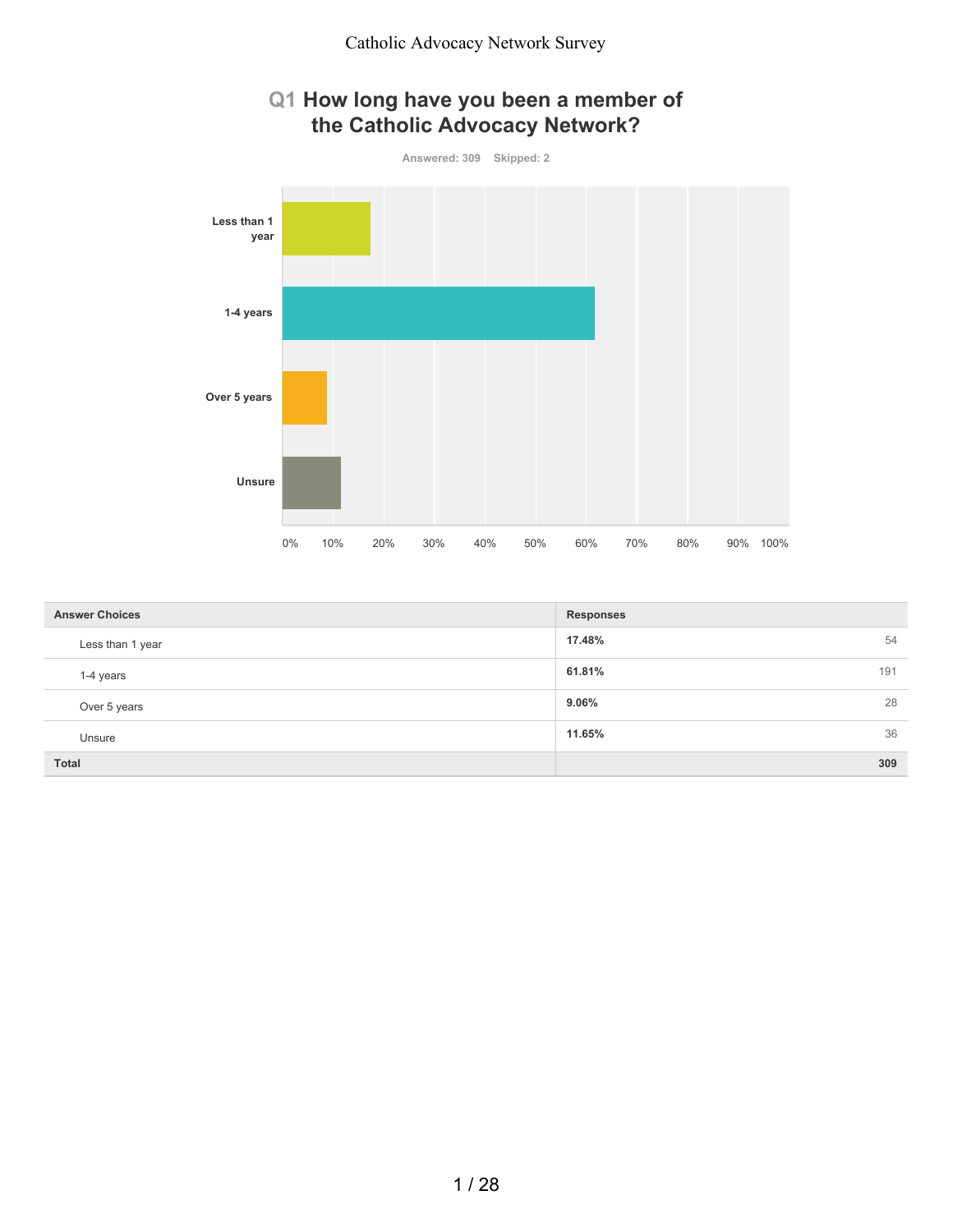## **Q2 How did you hear about the Catholic Advocacy Network?**



| <b>Answer Choices</b>                       | <b>Responses</b> |     |
|---------------------------------------------|------------------|-----|
| Parish event or publication                 | 16.34%           | 50  |
| Diocesan event or publication               | 19.28%           | 59  |
| Michigan Catholic Conference publication    | 24.18%           | 74  |
| Parish priest or parish staff person        | 7.52%            | 23  |
| Family/friend                               | 5.56%            | 17  |
| Social media (Facebook, Twitter, Instagram) | 8.50%            | 26  |
| Other                                       | 18.63%           | 57  |
| <b>Total</b>                                |                  | 306 |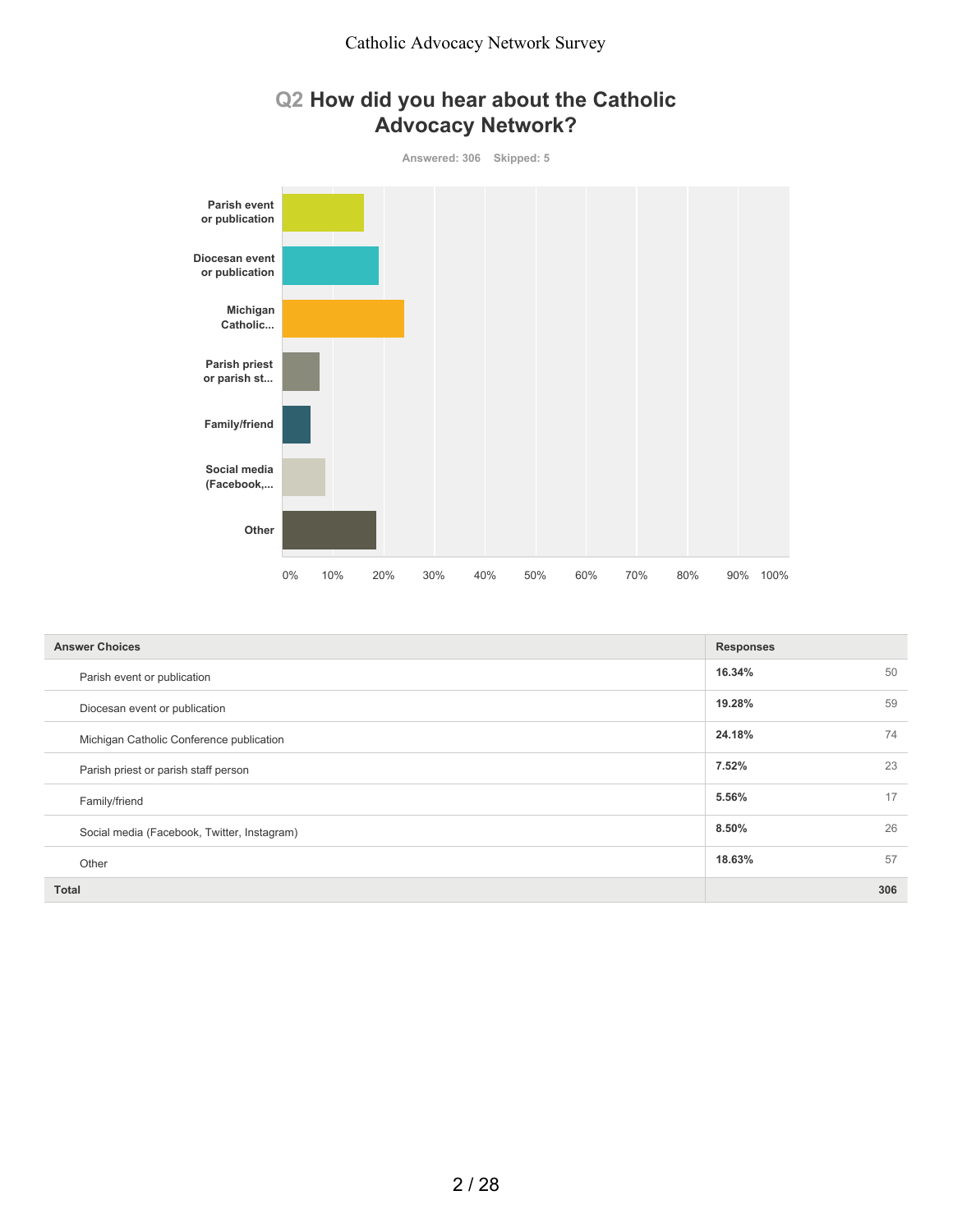#### **Q3 Has your parish ever promoted the Catholic Advocacy Network through a registration drive campaign?**



| <b>Answer Choices</b> | <b>Responses</b> |
|-----------------------|------------------|
| Yes                   | 23<br>7.49%      |
| No                    | 60.91%<br>187    |
| Unsure                | 31.60%<br>97     |
| <b>Total</b>          | 307              |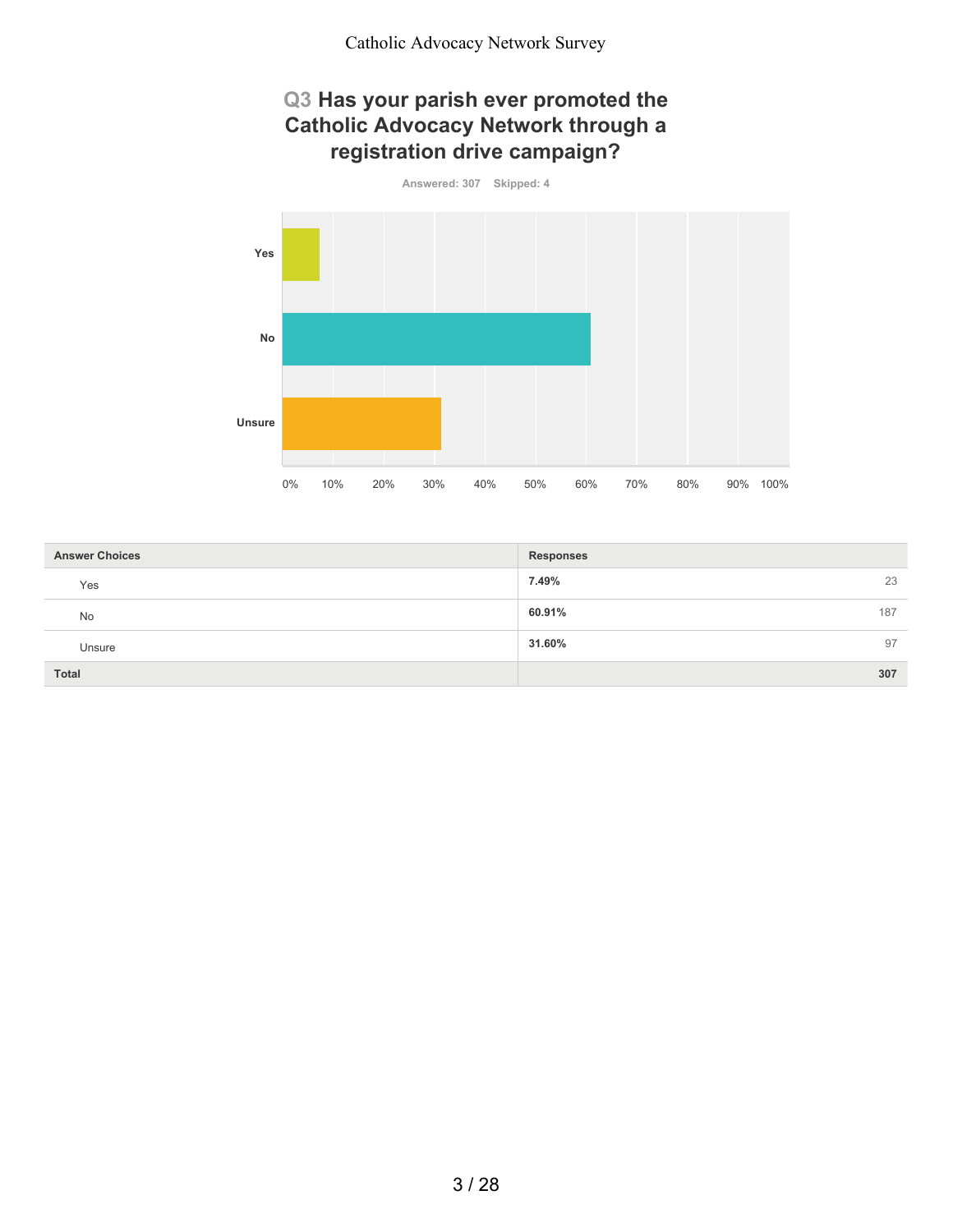## **Q4 Thinking about your general approach to issues, do you consider yourself to be:**



| <b>Answer Choices</b> | <b>Responses</b> |
|-----------------------|------------------|
| Very conservative     | 33.09%<br>91     |
| Somewhat conservative | 34.91%<br>96     |
| Middle of the road    | 17.09%<br>47     |
| Somewhat liberal      | 33<br>12.00%     |
| Very liberal          | 2.91%<br>8       |
| <b>Total</b>          | 275              |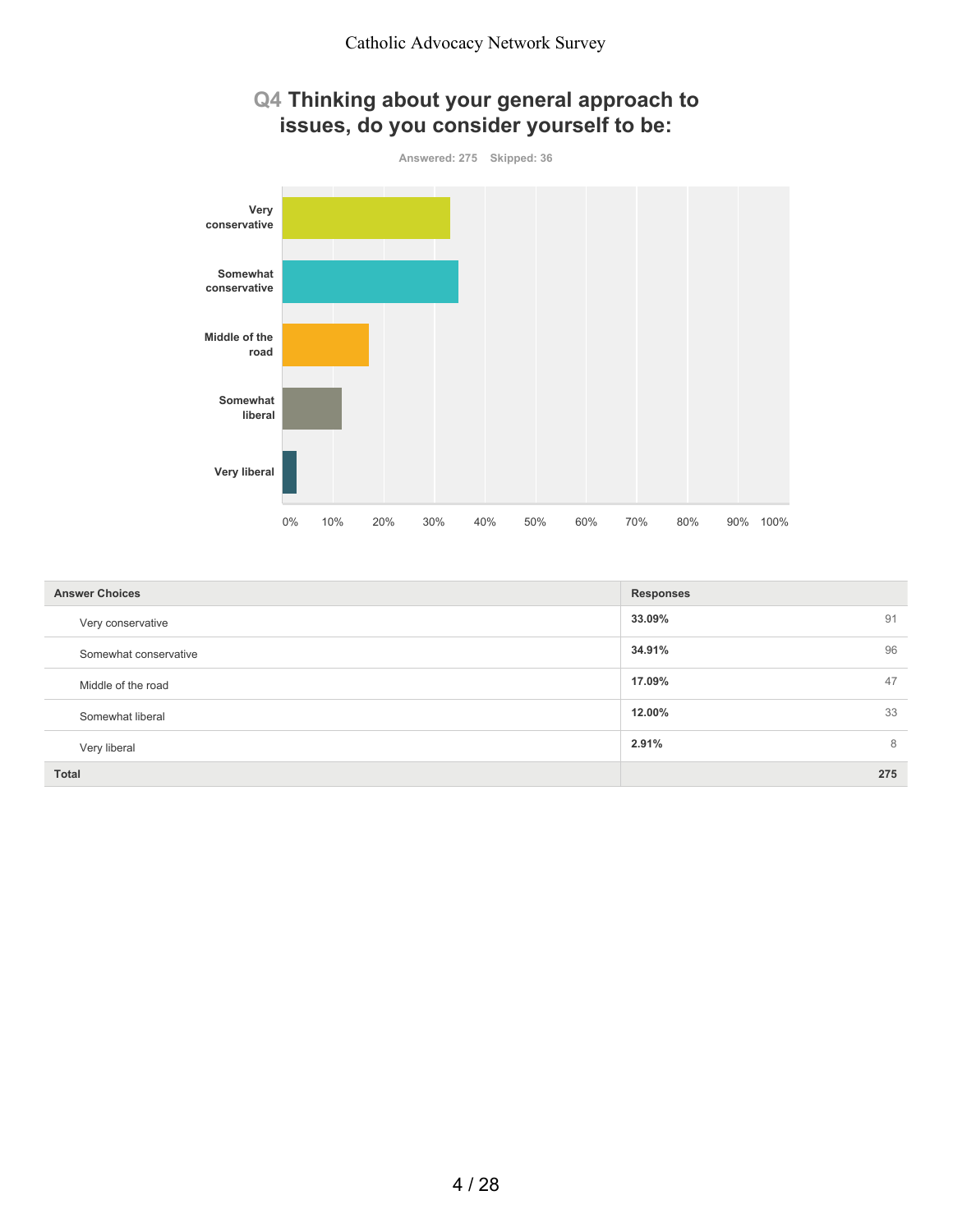#### **Q5 How do you feel about each of the following issue areas on a scale of 1-10 (1 don't care about the issue, 10-intensely passionate)?**

**Answered: 279 Skipped: 32**



|                              | Don't<br>Care | (no<br>label)  | (no<br>label)  | (no<br>label)  | (no<br>label) | (no<br>label)  | (no<br>label) | (no<br>label) | (no<br>label) | <b>Intensely</b><br><b>Passionate</b> | Total | Weighted<br>Average |
|------------------------------|---------------|----------------|----------------|----------------|---------------|----------------|---------------|---------------|---------------|---------------------------------------|-------|---------------------|
| <b>Religious Liberty</b>     | 1.08%         | 1.44%          | 1.44%          | 3.25%          | 5.05%         | 1.44%          | 2.89%         | 8.30%         | 18.05%        | 57.04%                                |       |                     |
|                              | 3             | 4              | $\overline{4}$ | 9              | 14            | 4              | 8             | 23            | 50            | 158                                   | 277   | 8.75                |
| Human Life and               | 0.36%         | 0.36%          | 0.36%          | 2.17%          | 3.97%         | 0.72%          | 2.17%         | 3.97%         | 14.80%        | 71.12%                                |       |                     |
| Dignity                      |               |                |                | 6              | 11            | $\overline{2}$ | 6             | 11            | 41            | 197                                   | 277   | 9.26                |
| <b>Children and Families</b> | 0.36%         | 0.72%          | 0.36%          | 2.53%          | 3.97%         | 0.72%          | 2.53%         | 8.66%         | 20.58%        | 59.57%                                |       |                     |
|                              | 1             | $\overline{2}$ | $\overline{A}$ | $\overline{7}$ | 11            | $\overline{2}$ | 7             | 24            | 57            | 165                                   | 277   | 9.05                |
| Education                    | 0.36%         | 0.73%          | 1.09%          | 4.73%          | 4.00%         | 2.18%          | 8.00%         | 18.55%        | 22.91%        | 37.45%                                |       |                     |
|                              |               | $\overline{2}$ | 3              | 13             | 11            | 6              | 22            | 51            | 63            | 103                                   | 275   | 8.42                |
| <b>Health Care</b>           | 0.36%         | 0.36%          | 1.45%          | 4.71%          | 3.99%         | 3.62%          | 9.06%         | 17.39%        | 21.74%        | 37.32%                                |       |                     |
|                              |               |                | $\overline{4}$ | 13             | 11            | 10             | 25            | 48            | 60            | 103                                   | 276   | 8.37                |
| Economic Justice and         | 2.92%         | 1.82%          | 4.74%          | 4.74%          | 4.01%         | 5.84%          | 10.58%        | 18.25%        | 20.44%        | 26.64%                                |       |                     |
| Regulatory                   | 8             | 5              | 13             | 13             | 11            | 16             | 29            | 50            | 56            | 73                                    | 274   | 7.65                |
| Restorative Justice          | 3.33%         | 3.70%          | 3.70%          | 5.93%          | 9.26%         | 5.56%          | 11.48%        | 18.15%        | 19.26%        | 19.63%                                |       |                     |
|                              | 9             | 10             | 10             | 16             | 25            | 15             | 31            | 49            | 52            | 53                                    | 270   | 7.20                |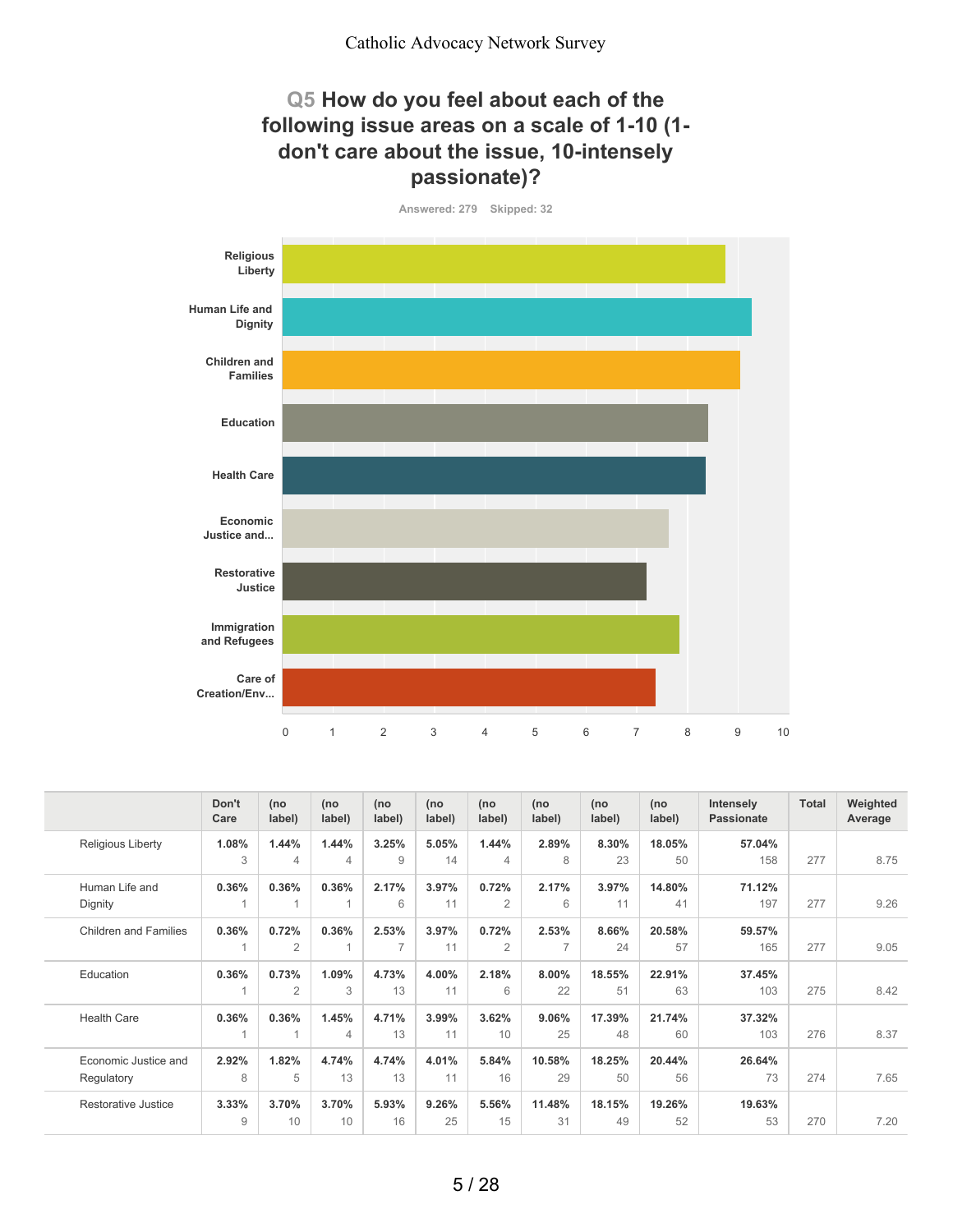## Catholic Advocacy Network Survey

| Immigration and<br>Refugees     | $.09\%$ | .09%<br>$\sim$           | 3.27%       | 5.09% | 5.45%<br>15 | 4.73%<br>12 | 11.27%<br>31 | 20.73%<br>57 | 21.09%<br>58 | 26.18%<br>$\overline{\phantom{a}}$ | 275 | 7.85 |
|---------------------------------|---------|--------------------------|-------------|-------|-------------|-------------|--------------|--------------|--------------|------------------------------------|-----|------|
| Care of<br>Creation/Environment | 3.97%   | 3.61%<br>10 <sup>1</sup> | 5.05%<br>14 | 2.89% | 6.50%<br>18 | 6.86%<br>19 | 10.47%<br>29 | 17.33%<br>48 | 20.22%<br>56 | 23.10%<br>64                       | 277 | 7.36 |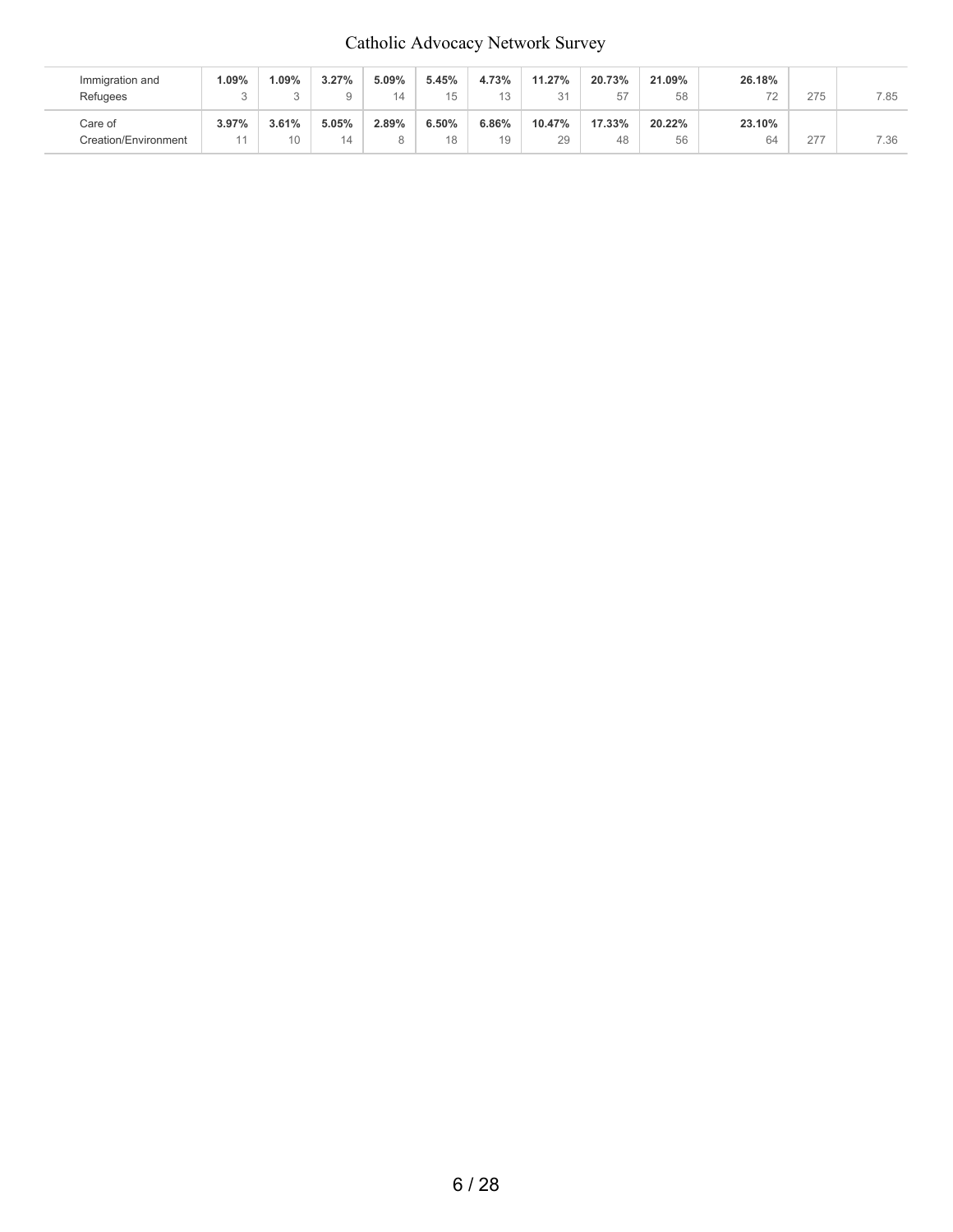## **Q6 Do you support or oppose the following measures:**



|                                                  | Support | Oppose | <b>Unsure</b> | <b>Total</b> | <b>Weighted Average</b> |
|--------------------------------------------------|---------|--------|---------------|--------------|-------------------------|
| Religious Liberty (Conscience) Protections       | 92.47%  | 2.51%  | 5.02%         |              |                         |
|                                                  | 258     | 7      | 14            | 279          | 1.13                    |
| <b>Abortion Restrictions</b>                     | 90.22%  | 4.71%  | 5.07%         |              |                         |
|                                                  | 249     | 13     | 14            | 276          | 1.15                    |
| Euthanasia and Assisted Suicide                  | 11.51%  | 81.29% | 7.19%         |              |                         |
|                                                  | 32      | 226    | 20            | 278          | 1.96                    |
| <b>Traditional Marriage</b>                      | 91.04%  | 3.94%  | 5.02%         |              |                         |
|                                                  | 254     | 11     | 14            | 279          | 1.14                    |
| State Funding for Catholic and Nonpublic Schools | 69.89%  | 15.77% | 14.34%        |              |                         |
|                                                  | 195     | 44     | 40            | 279          | 1.44                    |
| Social Safety Net Programs                       | 61.45%  | 6.91%  | 31.64%        |              |                         |
|                                                  | 169     | 19     | 87            | 275          | 1.70                    |
| Protection of the Earned Income Tax Credit       | 59.42%  | 7.97%  | 32.61%        |              |                         |
|                                                  | 164     | 22     | 90            | 276          | 1.73                    |
|                                                  |         |        |               |              |                         |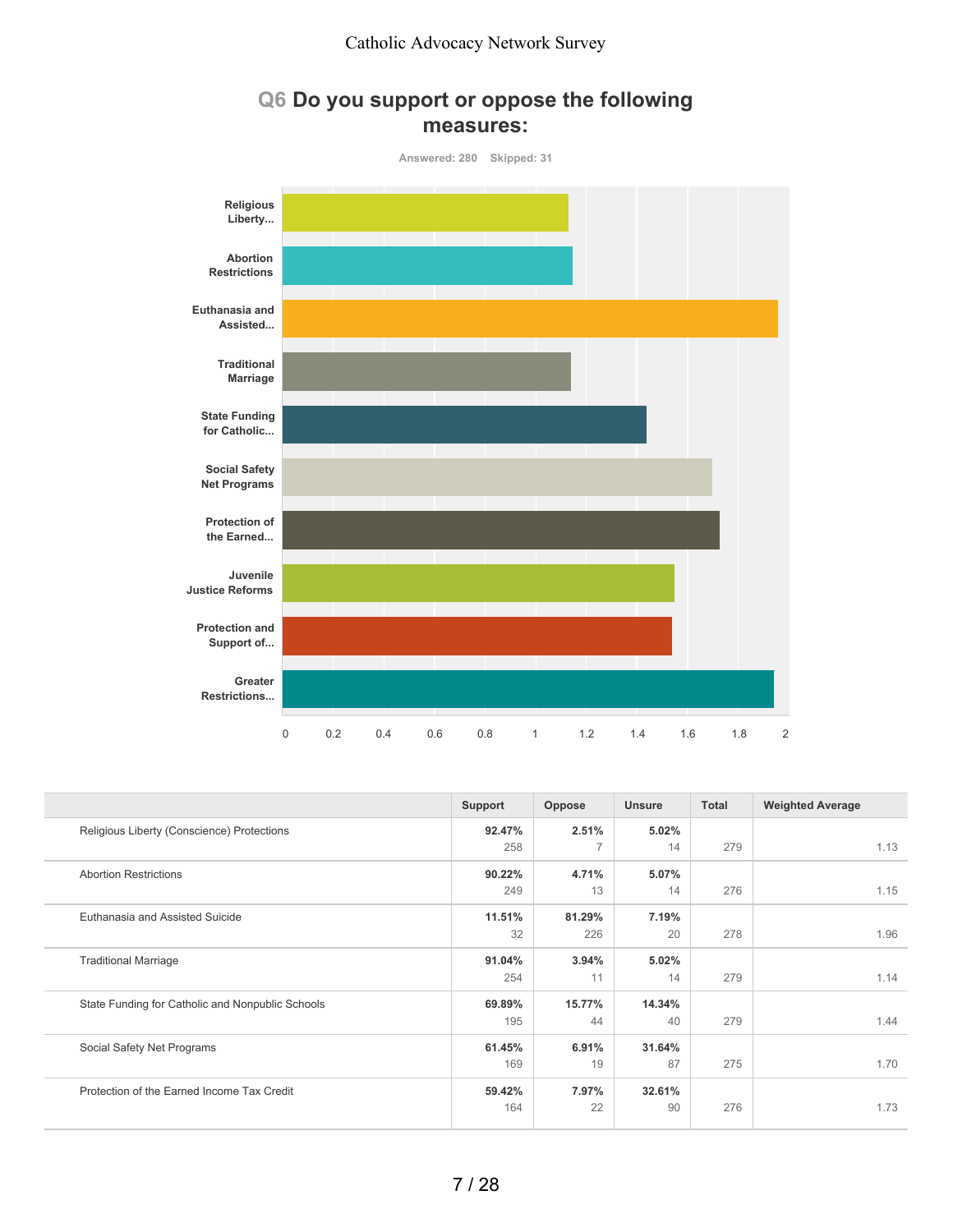## Catholic Advocacy Network Survey

| Juvenile Justice Reforms                            | 69.71% | 5.84%  | 24.45% |     |      |
|-----------------------------------------------------|--------|--------|--------|-----|------|
|                                                     | 191    | 16     | 67     | 274 | 1.55 |
| Protection and Support of Immigrants                | 67.39% | 10.87% | 21.74% |     |      |
|                                                     | 186    | 30     | 60     | 276 | 1.54 |
| Greater Restrictions on Refugees Coming Into the US | 36.79% | 32.86% | 30.36% |     |      |
|                                                     | 103    | 92     | 85     | 280 | 1.94 |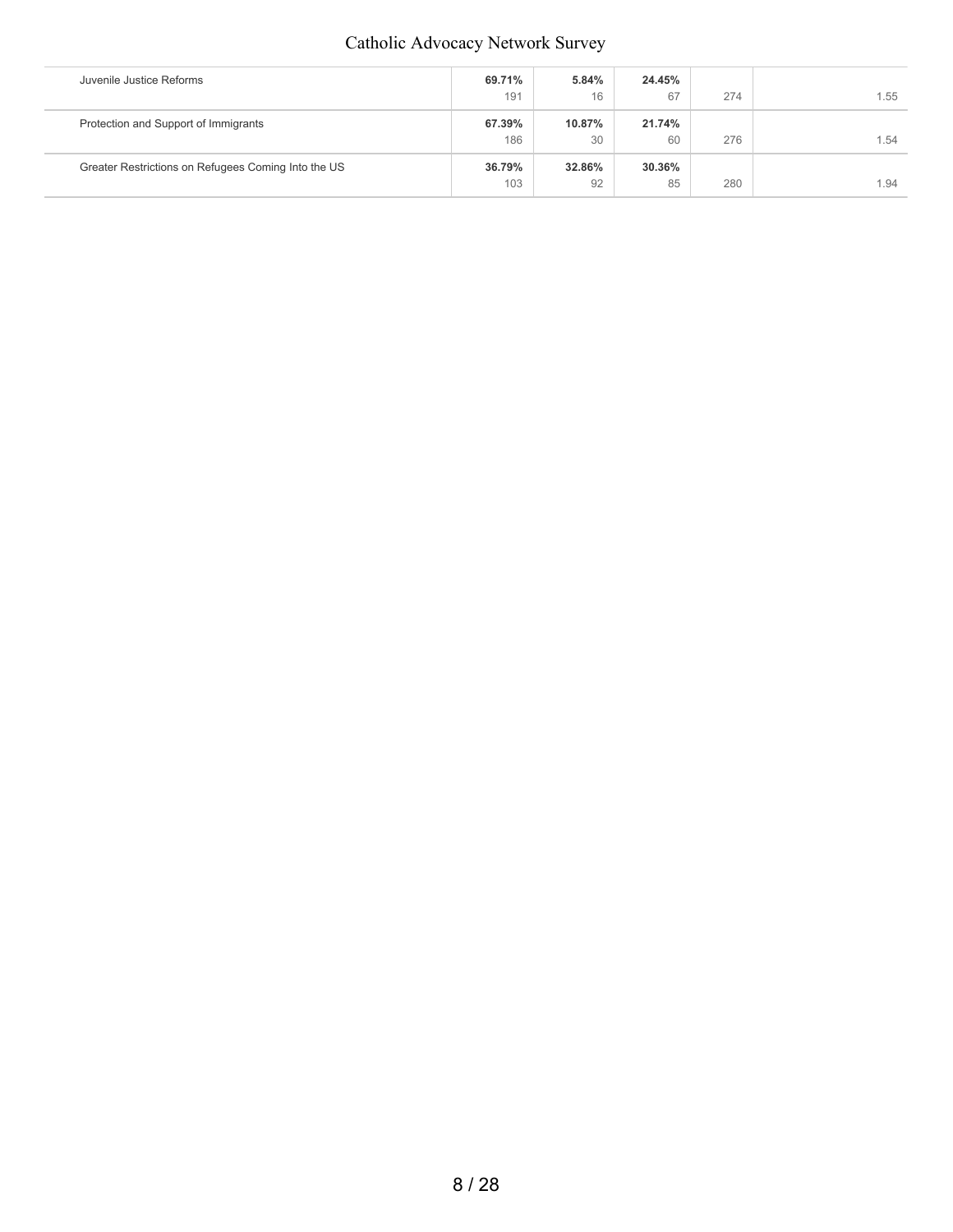



|                              | $\mathbf{1}$ | $\overline{2}$ | 3      | $\overline{\mathbf{4}}$ | 5             | 6              | $\overline{7}$ | 8      | 9      | 10     | <b>Total</b> | <b>Score</b> |
|------------------------------|--------------|----------------|--------|-------------------------|---------------|----------------|----------------|--------|--------|--------|--------------|--------------|
| <b>Religious Liberty</b>     | 12.26%       | 8.49%          | 6.60%  | 6.60%                   | 3.30%         | 6.13%          | 6.13%          | 7.55%  | 11.79% | 31.13% |              |              |
| (Conscience) Protections     | 26           | 18             | 14     | 14                      | $\rightarrow$ | 13             | 13             | 16     | 25     | 66     | 212          | 4.50         |
| <b>Abortion Restrictions</b> | 18.31%       | 7.51%          | 7.51%  | 2.82%                   | 4.23%         | 2.35%          | 3.76%          | 7.51%  | 23.00% | 23.00% |              |              |
|                              | 39           | 16             | 16     | 6                       | 9             | 5              | 8              | 16     | 49     | 49     | 213          | 4.74         |
| Euthanasia and Assisted      | 4.42%        | 10.62%         | 10.18% | 12.83%                  | 8.41%         | 7.96%          | 16.37%         | 15.93% | 10.62% | 2.65%  |              |              |
| Suicide                      | 10           | 24             | 23     | 29                      | 19            | 18             | 37             | 36     | 24     | 6      | 226          | 5.38         |
| <b>Traditional Marriage</b>  | 3.57%        | 12.05%         | 10.71% | 8.48%                   | 6.70%         | 1.79%          | 13.39%         | 20.98% | 15.18% | 7.14%  |              |              |
|                              | 8            | 27             | 24     | 19                      | 15            | $\overline{4}$ | 30             | 47     | 34     | 16     | 224          | 4.92         |
| State Funding for            | 8.89%        | 7.56%          | 8.89%  | 8.44%                   | 20.44%        | 21.33%         | 7.56%          | 7.11%  | 5.33%  | 4.44%  |              |              |
| Services for Catholic and    | 20           | 17             | 20     | 19                      | 46            | 48             | 17             | 16     | 12     | 10     | 225          | 5.83         |
| Nonpublic Schools            |              |                |        |                         |               |                |                |        |        |        |              |              |
| Social Safety Net            | 6.42%        | 8.26%          | 6.88%  | 14.68%                  | 12.84%        | 17.89%         | 12.84%         | 7.80%  | 6.42%  | 5.96%  |              |              |
| Programs                     | 14           | 18             | 15     | 32                      | 28            | 39             | 28             | 17     | 14     | 13     | 218          | 5.56         |
|                              |              |                |        |                         |               |                |                |        |        |        |              |              |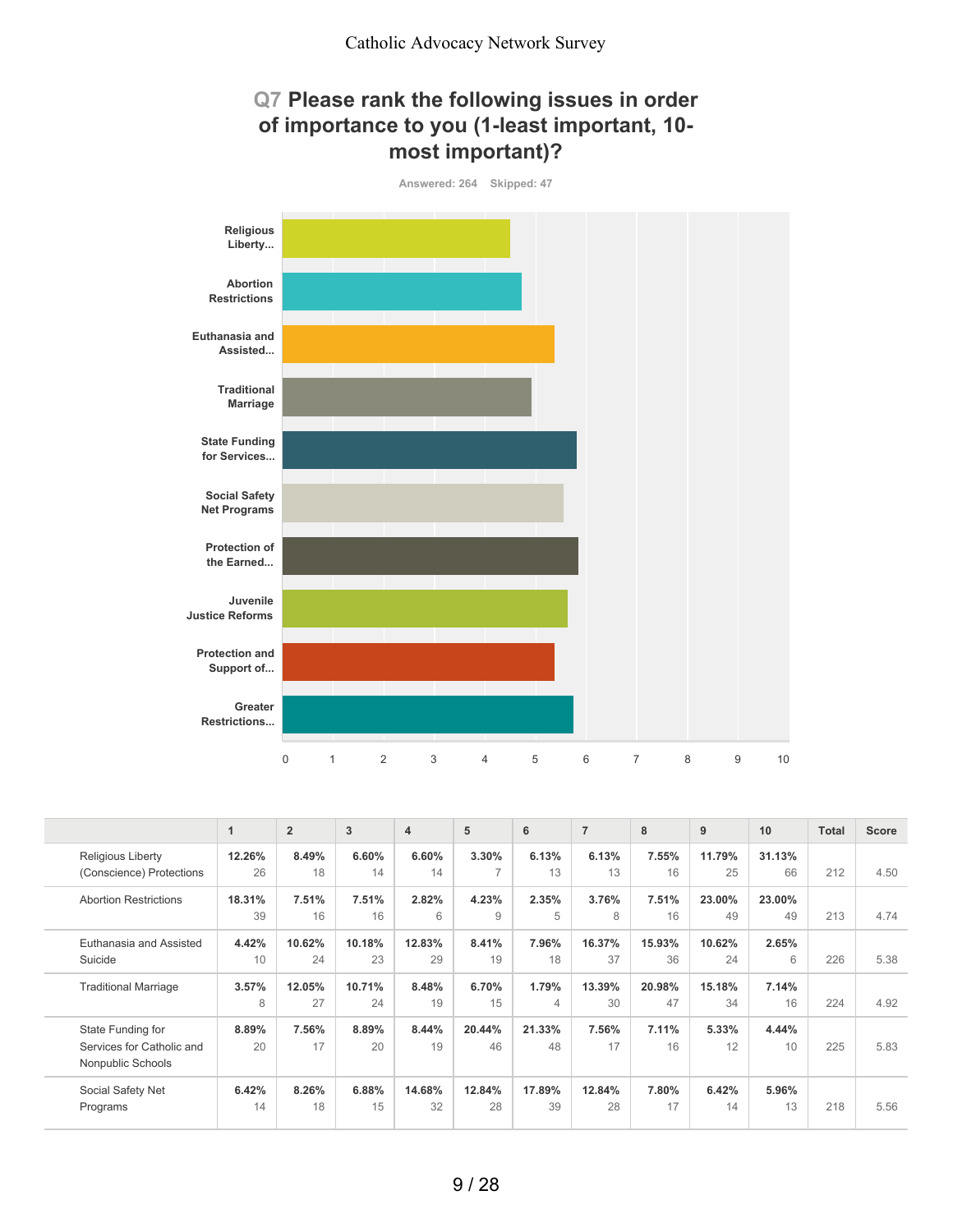## Catholic Advocacy Network Survey

| Protection of the Earned       | 13.16% | 12.28% | 11.84% | 8.77%  | 9.65%  | 8.77%  | 7.89%  | 7.46%  | 10.09% | 10.09% |     |      |
|--------------------------------|--------|--------|--------|--------|--------|--------|--------|--------|--------|--------|-----|------|
| Income Tax Credit              | 30     | 28     | 27     | 20     | 22     | 20     | 18     | 17     | 23     | 23     | 228 | 5.84 |
| Juvenile Justice Reforms       | 6.90%  | 8.19%  | 11.21% | 13.79% | 12.93% | 10.78% | 12.07% | 11.21% | 7.76%  | 5.17%  |     |      |
|                                | 16     | 19     | 26     | 32     | 30     | 25     | 28     | 26     | 18     | 12     | 232 | 5.63 |
| Protection and Support of      | 7.88%  | 7.05%  | 9.54%  | 11.62% | 10.37% | 12.86% | 12.45% | 13.69% | 7.47%  | 7.05%  |     |      |
| Immigrants                     | 19     | 17     | 23     | 28     | 25     | 31     | 30     | 33     | 18     | 17     | 241 | 5.39 |
| <b>Greater Restrictions on</b> | 17.27% | 10.84% | 9.64%  | 6.02%  | 11.65% | 8.03%  | 6.83%  | 6.43%  | 6.43%  | 16.87% |     |      |
| Refugees Coming Into<br>the US | 43     | 27     | 24     | 15     | 29     | 20     | 17     | 16     | 16     | 42     | 249 | 5.76 |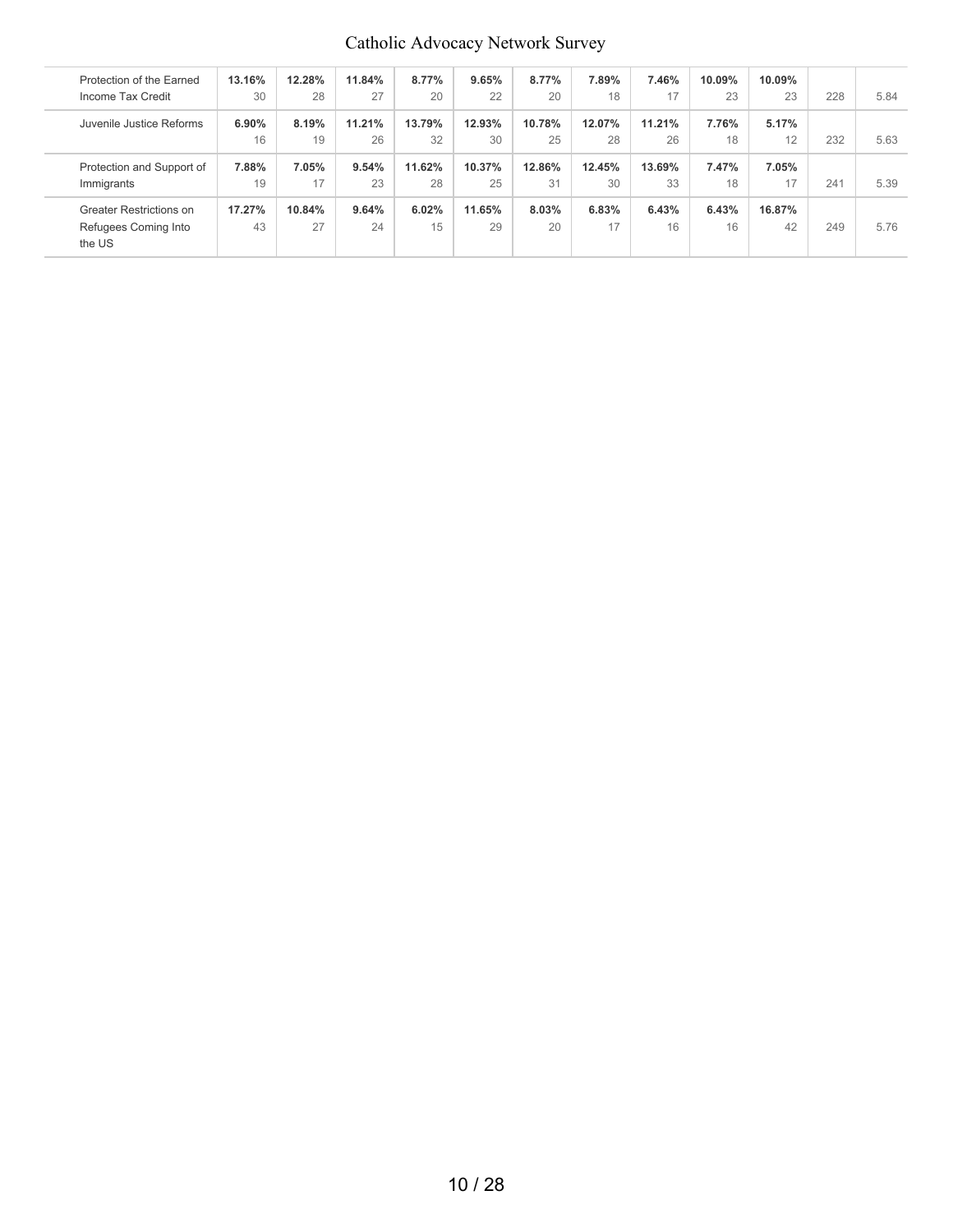#### **Q8 During the regular legislative session, how often would you like to receive emails (alerts and updates) from Michigan Catholic Conference?**

**Answered: 276 Skipped: 35**



| <b>Answer Choices</b>  | <b>Responses</b> |
|------------------------|------------------|
| Several times a week   | 12<br>4.35%      |
| Once a week            | 43.84%<br>121    |
| Every other week       | 46<br>16.67%     |
| Once a month           | 33<br>11.96%     |
| As often as necessary  | 58<br>21.01%     |
| Other (please specify) | 6<br>2.17%       |
| <b>Total</b>           | 276              |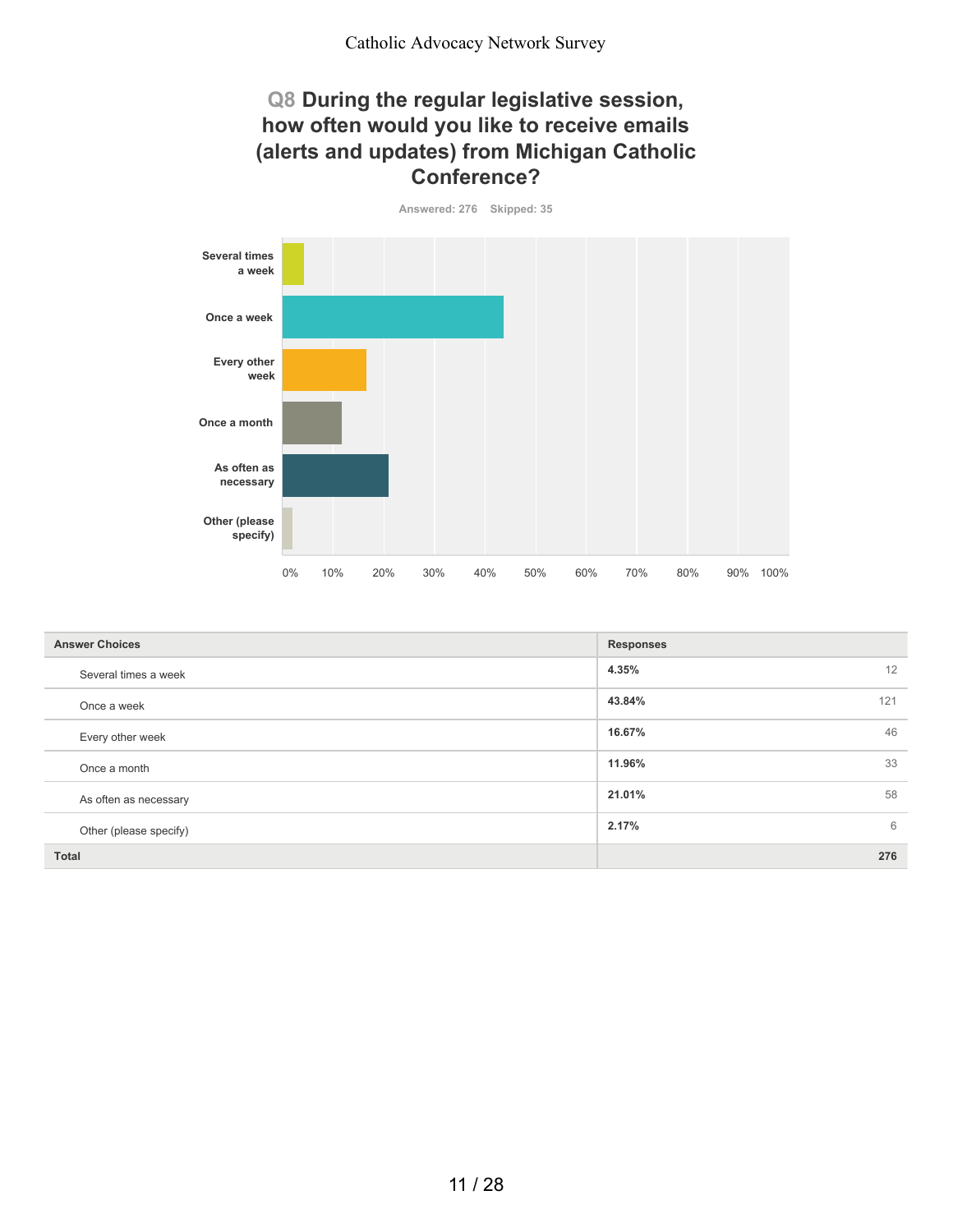#### **Q9 What time of week to you prefer to receive action alerts (emails asking you to contact your elected officials about a given issue)?**

**Answered: 275 Skipped: 36**



| <b>Answer Choices</b>  | <b>Responses</b> |
|------------------------|------------------|
| Weekday morning        | 63<br>22.91%     |
| Weekday afternoon      | 23<br>8.36%      |
| Weekday evening        | 3.64%<br>10      |
| Weekend                | 18<br>6.55%      |
| Doesn't matter         | 156<br>56.73%    |
| Other (please specify) | 5<br>1.82%       |
| <b>Total</b>           | 275              |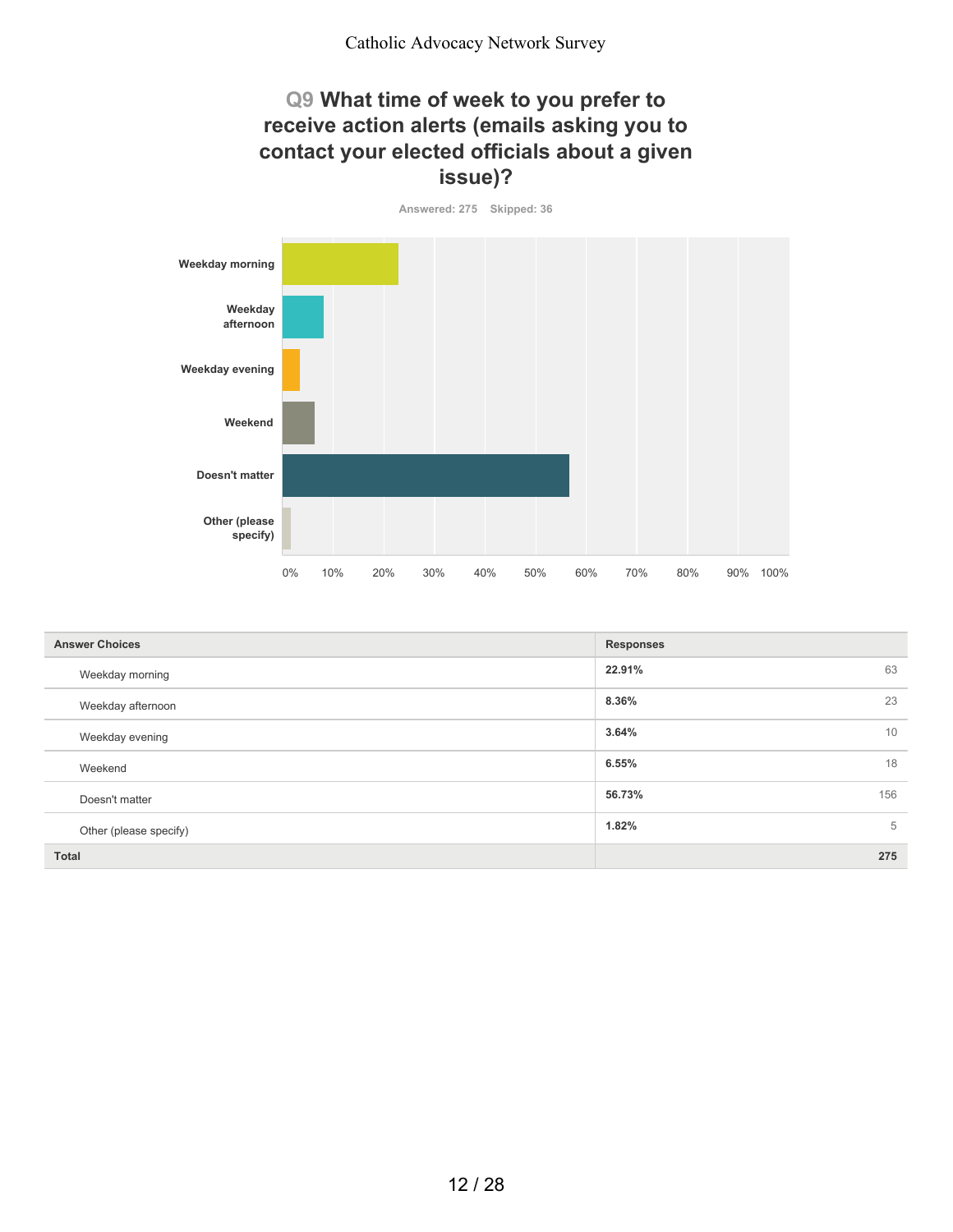#### **Q10 For the most part, do you look at Catholic Advocacy Network email messages on your computer, smart phone, tablet, or other?**

**Answered: 275 Skipped: 36**



| <b>Answer Choices</b>  | <b>Responses</b> |
|------------------------|------------------|
| Computer               | 73.09%<br>201    |
| Smart phone            | 49<br>17.82%     |
| Tablet                 | 8.73%<br>24      |
| Other (please specify) | $0.36\%$         |
| <b>Total</b>           | 275              |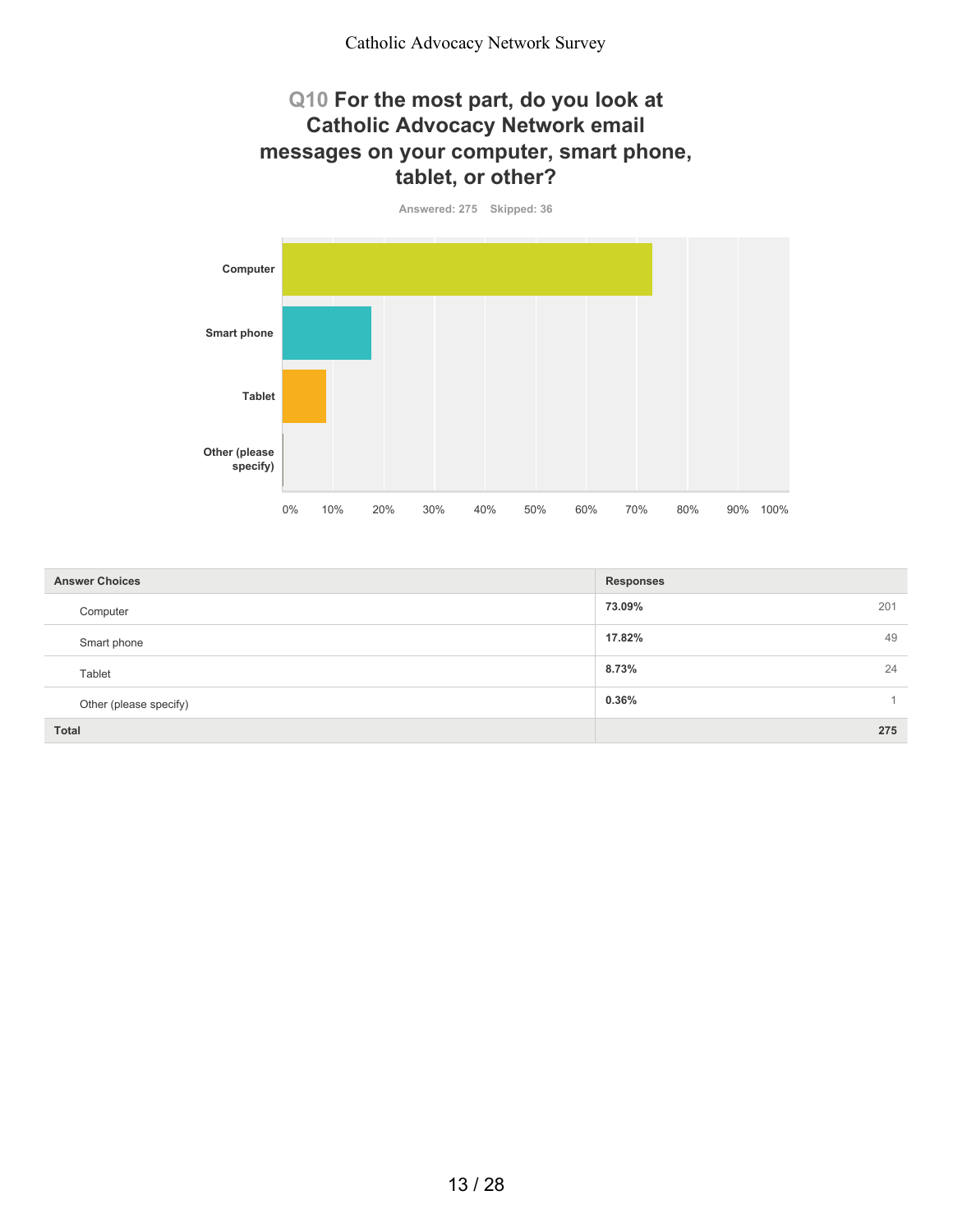#### **Q11 If you typically view messages by smart phone, would you be interested in downloading an app to take action on alerts and send message to your elected officials?**

**Answered: 264 Skipped: 47**

**Yes, I would No, I wouldn't Maybe N/A** 0% 10% 20% 30% 40% 50% 60% 70% 80% 90% 100%

| <b>Answer Choices</b> | <b>Responses</b> |
|-----------------------|------------------|
| Yes, I would          | 44<br>16.67%     |
| No, I wouldn't        | 46<br>17.42%     |
| Maybe                 | 42<br>15.91%     |
| N/A                   | 132<br>50.00%    |
| Total                 | 264              |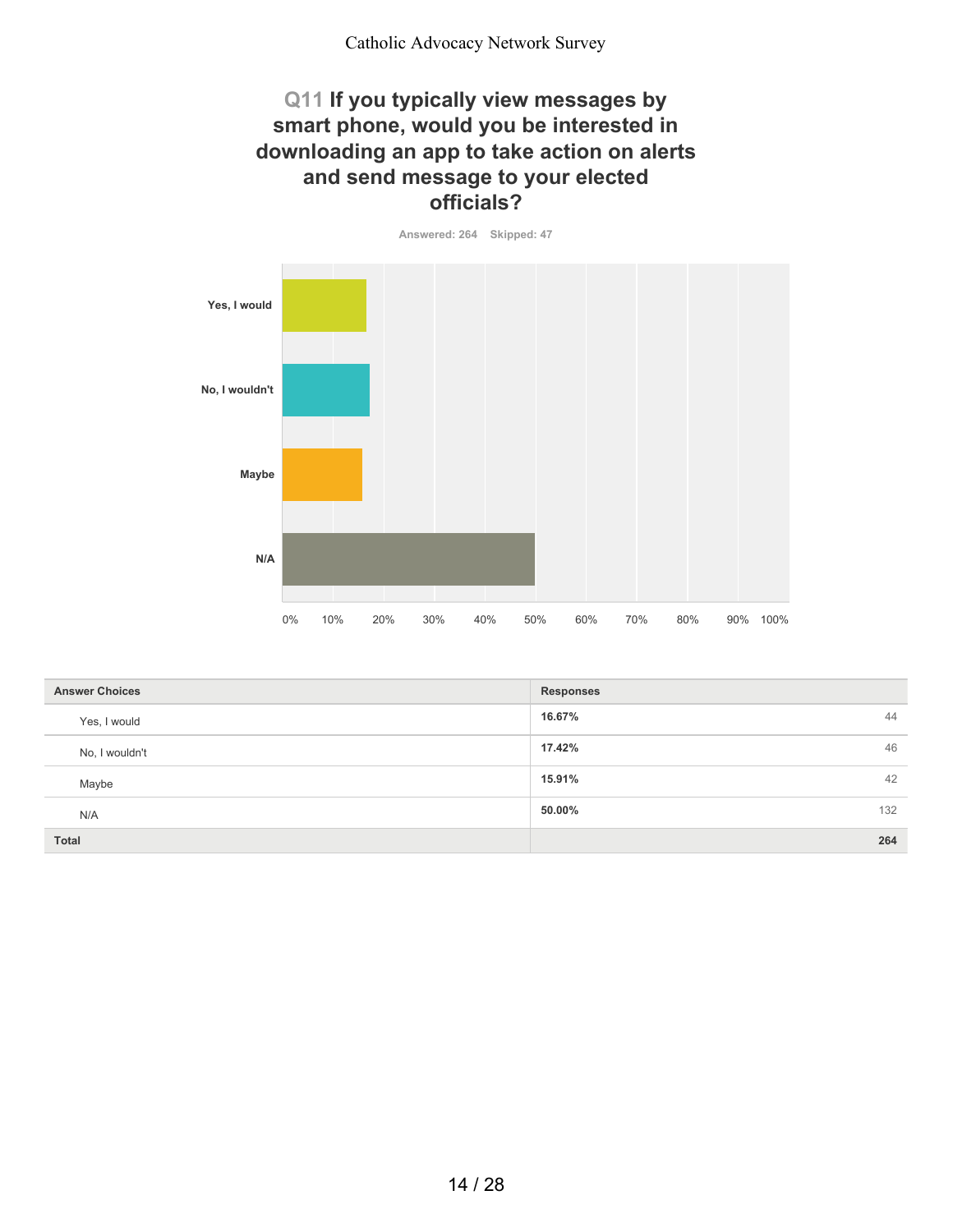#### **Q12 Using the Catholic Advocacy Network system, how many times have you emailed your elected officials or call them after receiving an action alert?**

**Answered: 275 Skipped: 36**



| <b>Answer Choices</b> | <b>Responses</b> |
|-----------------------|------------------|
| Never                 | 11.27%<br>31     |
| Fewer than 5 times    | 39.27%<br>108    |
| Between 5-10 times    | 69<br>25.09%     |
| Between 10-15 times   | 32<br>11.64%     |
| Over 15 times         | 35<br>12.73%     |
| <b>Total</b>          | 275              |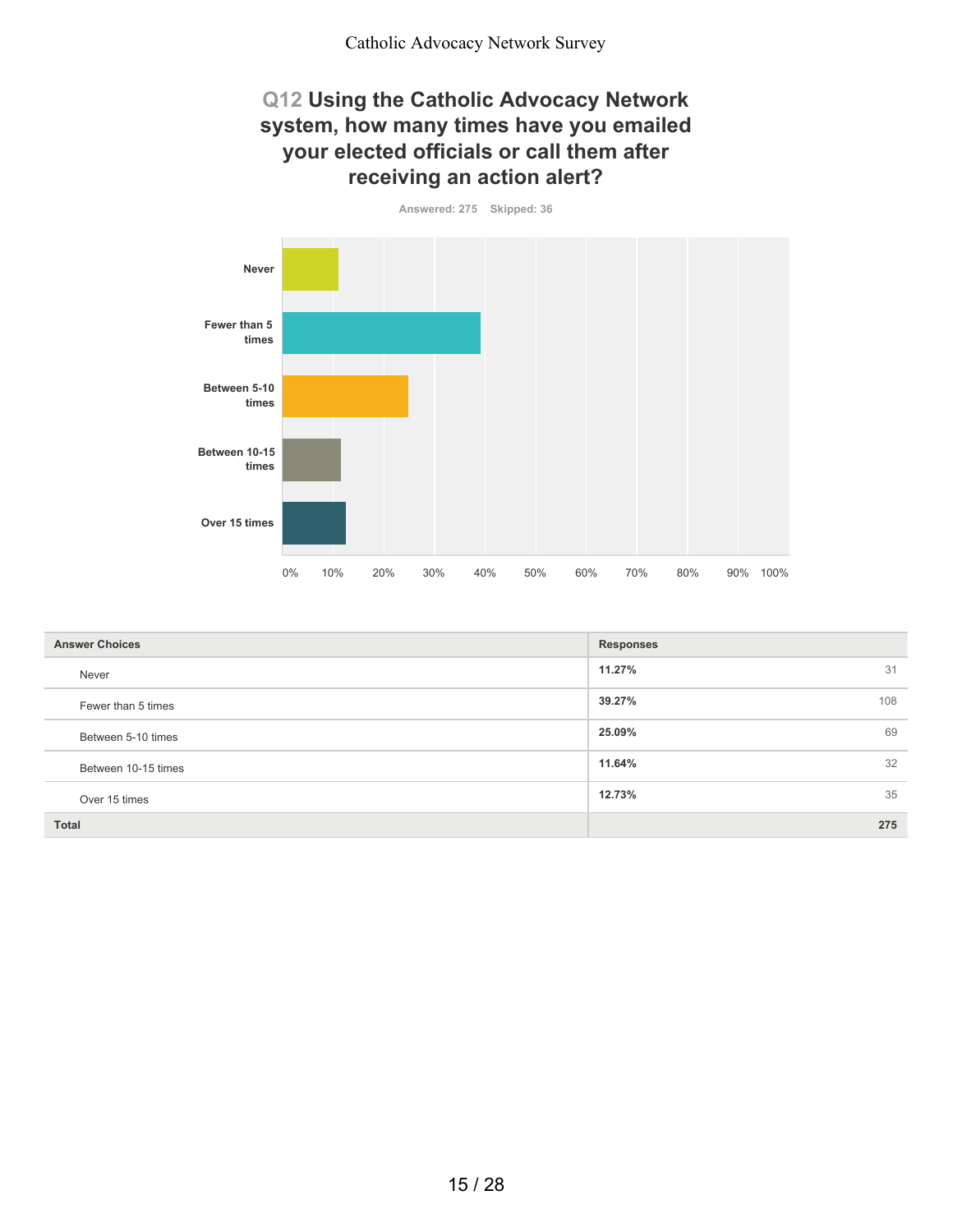## **Q13 Have you ever forward a Catholic Advocacy Network email to another person or group?**



| <b>Answer Choices</b> | <b>Responses</b>        |
|-----------------------|-------------------------|
| Never                 | 118<br>43.07%           |
| Fewer than 5 times    | 44.16%<br>121           |
| Between 5-10 times    | 22<br>8.03%             |
| Between 10-15 times   | 2.19%<br>6              |
| Over 15 times         | 2.55%<br>$\overline{7}$ |
| <b>Total</b>          | 274                     |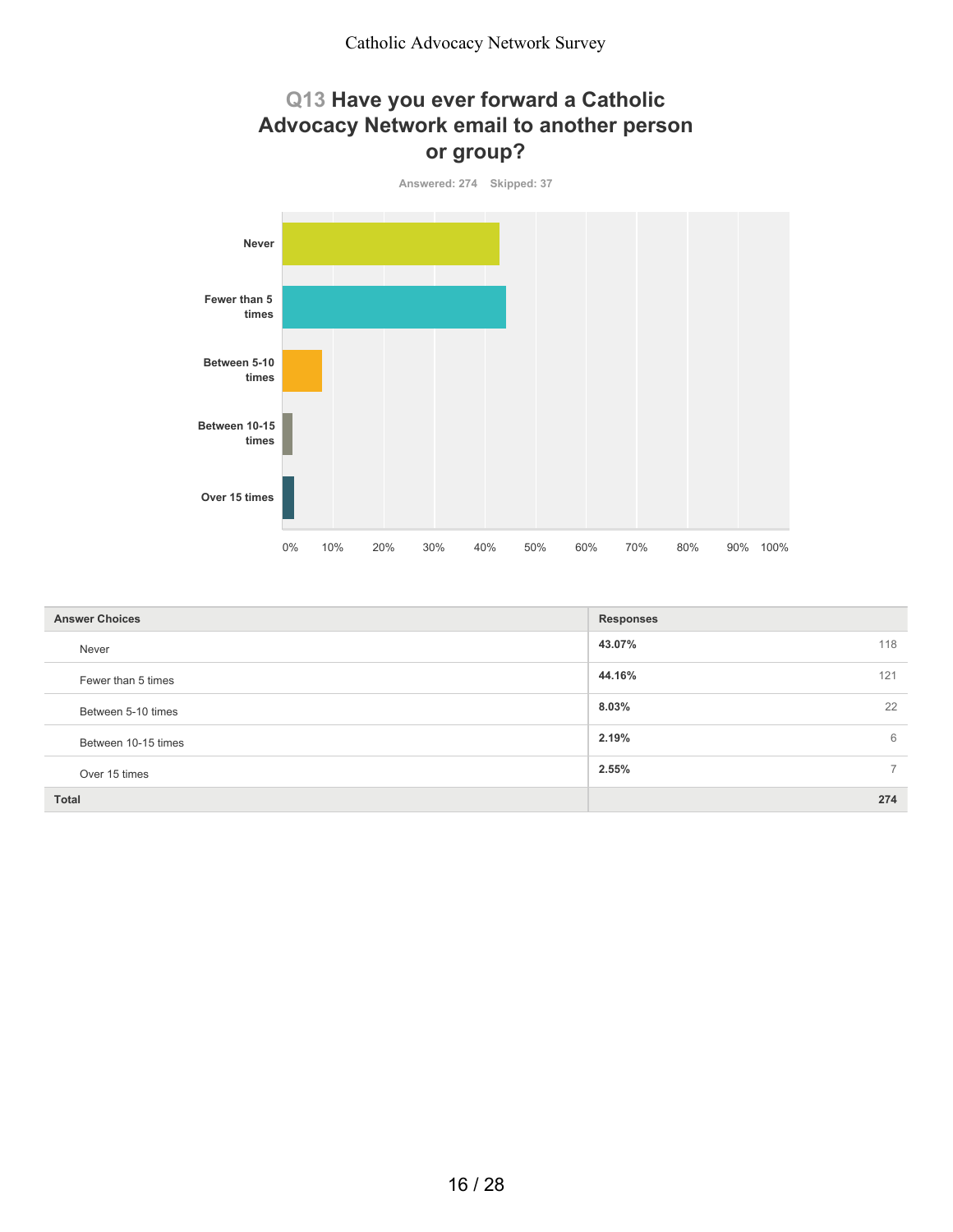**Q14 Do you have any additional comments or suggestions about how to improve Catholic Advocacy Network messages?**

**Answered: 71 Skipped: 240**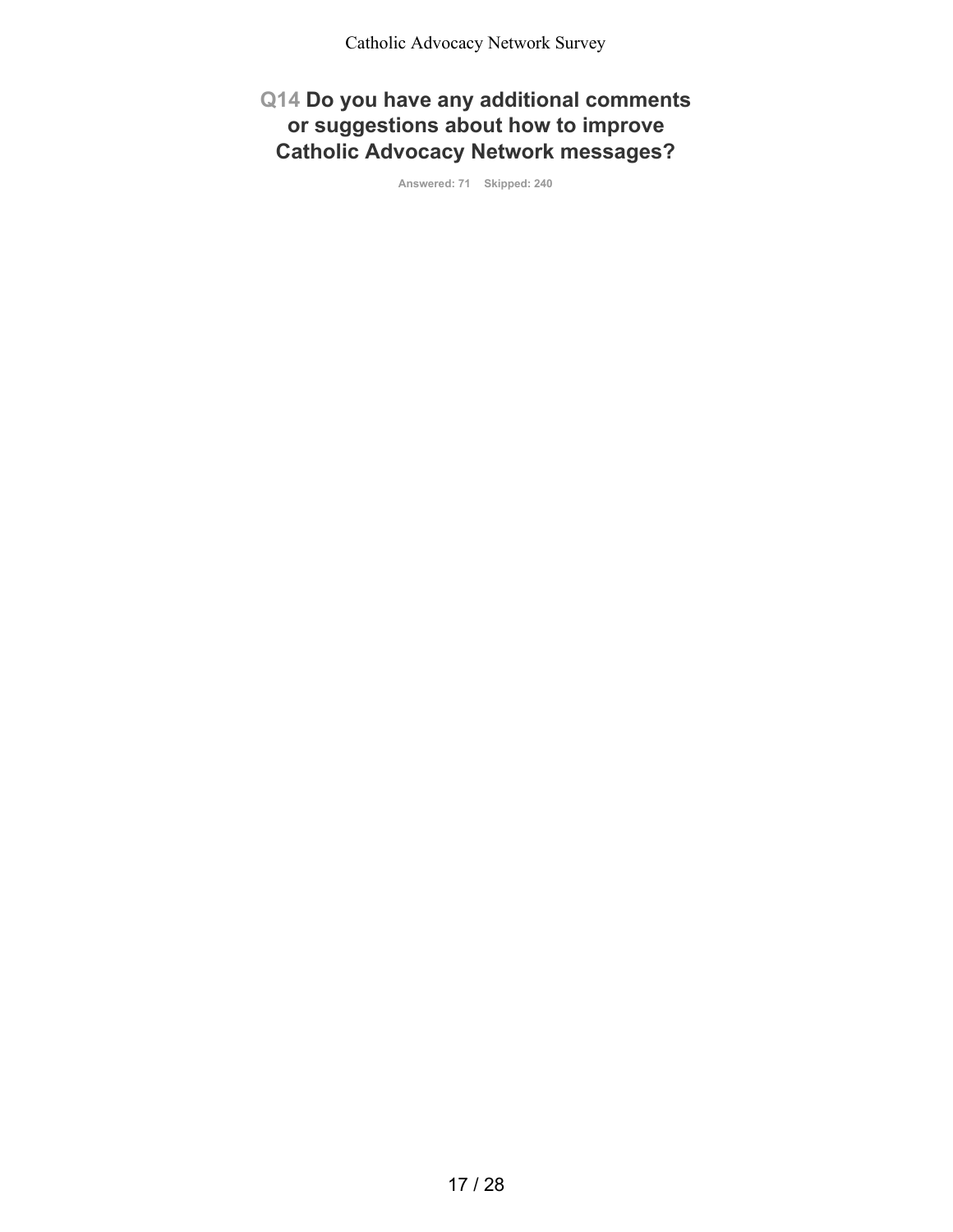## **Q15 Which of the following social media websites do you currently have an account with? (Check all that apply)**



| <b>Answer Choices</b>         | <b>Responses</b> |
|-------------------------------|------------------|
| Facebook                      | 72.51%<br>153    |
| Twitter                       | 47<br>22.27%     |
| Instagram                     | 21<br>9.95%      |
| YouTube                       | 45<br>21.33%     |
| Other (please specify)        | 26.54%<br>56     |
| <b>Total Respondents: 211</b> |                  |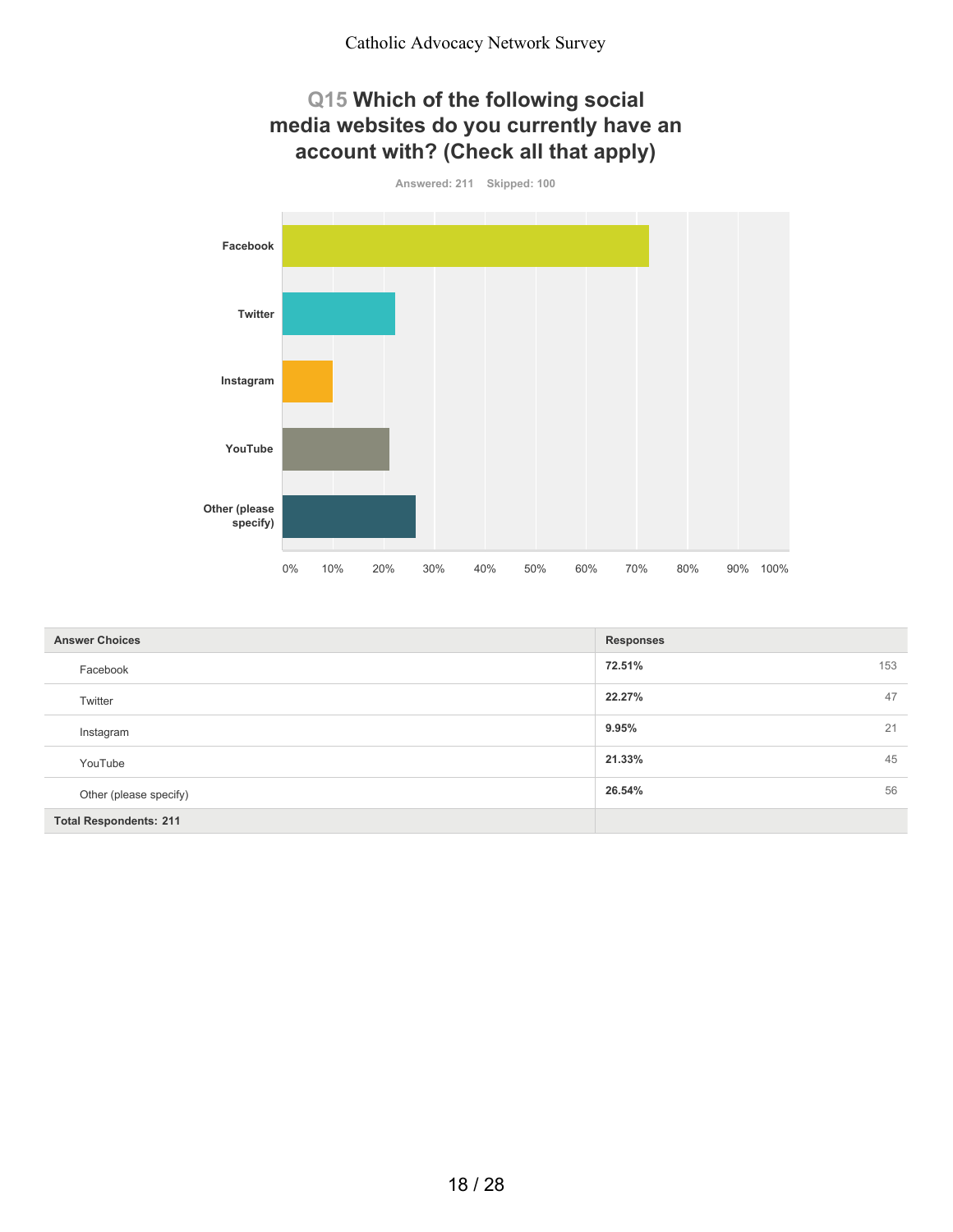## **Q16 Do you follow Michigan Catholic Conference on any of the following social media websites? (Check all that apply)**



| <b>Answer Choices</b>        | <b>Responses</b>        |
|------------------------------|-------------------------|
| Facebook                     | 83.67%<br>41            |
| Twitter                      | 13<br>26.53%            |
| Instagram                    | 2.04%                   |
| YouTube                      | 4.08%<br>$\overline{2}$ |
| <b>Total Respondents: 49</b> |                         |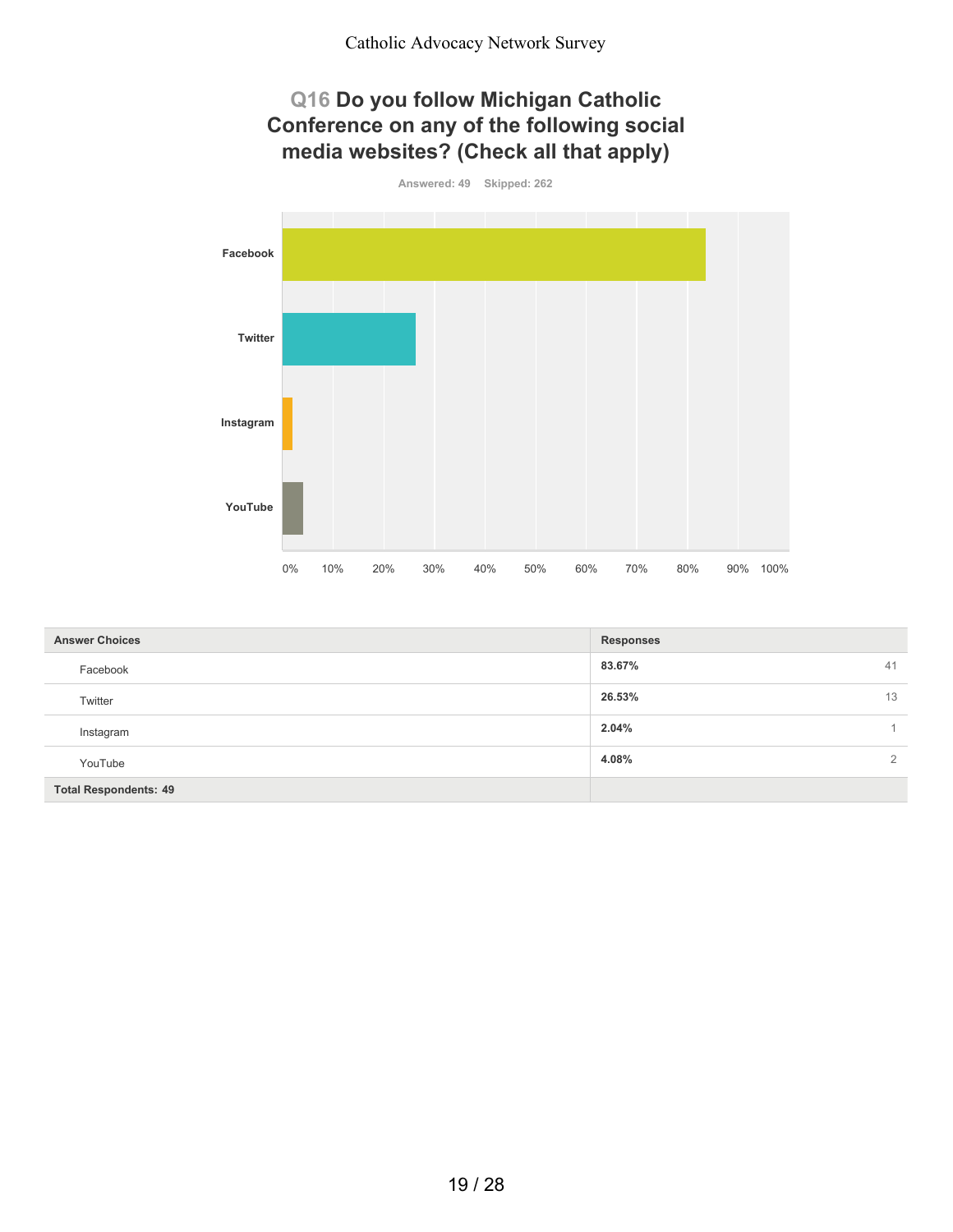#### Catholic Advocacy Network Survey

# **Q17 What is your gender?**



| <b>Answer Choices</b> | <b>Responses</b> |     |
|-----------------------|------------------|-----|
| Female                | 47.60%           | 129 |
| Male                  | 52.40%           | 142 |
| Total                 |                  | 271 |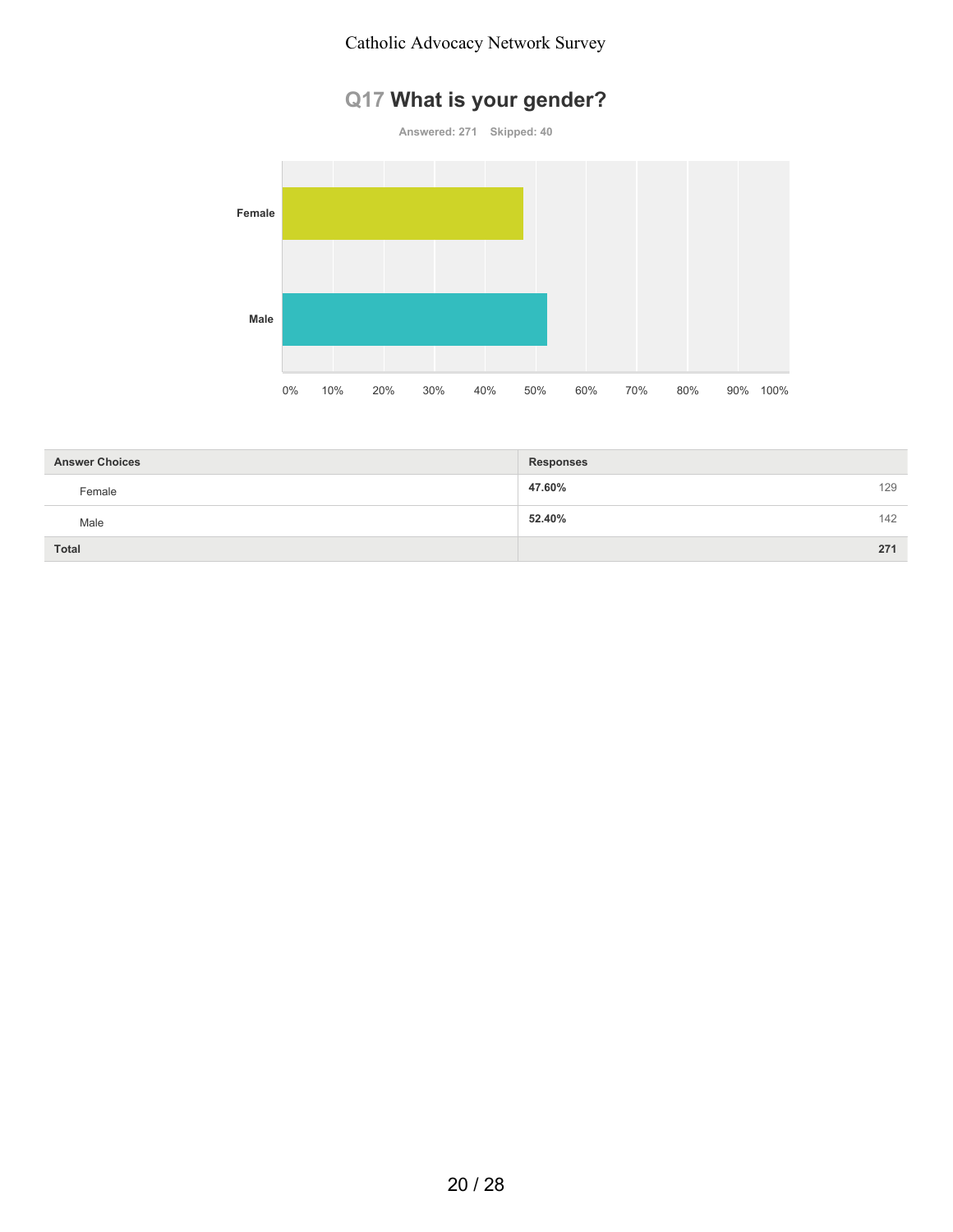# **Q18 Are you currently registered to vote?**



| <b>Answer Choices</b> | <b>Responses</b>           |
|-----------------------|----------------------------|
| Yes, registered       | 99.63%<br>270              |
| No, not registered    | 0.37%                      |
| Unsure                | $0.00\%$<br>$\overline{0}$ |
| <b>Total</b>          | 271                        |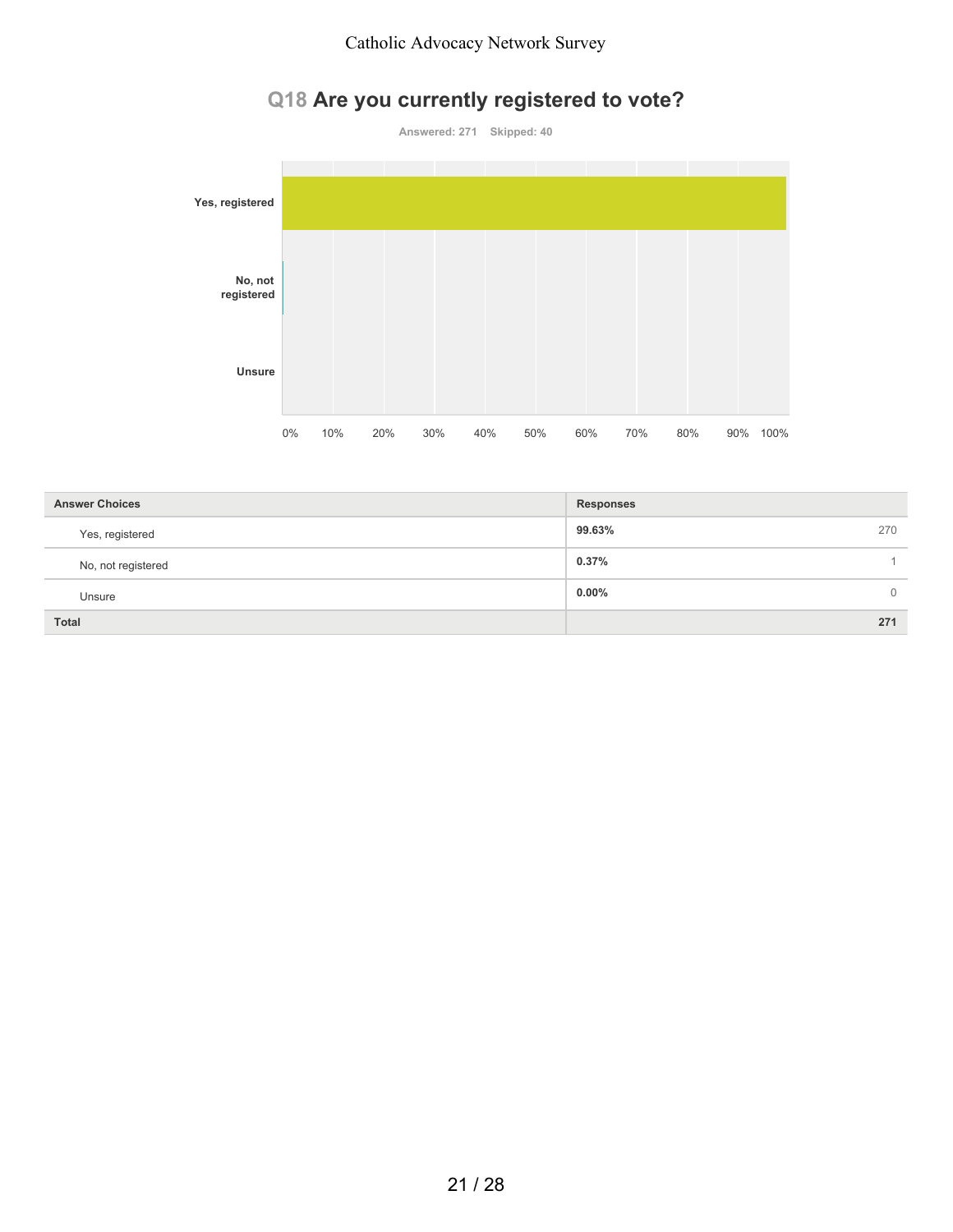## **Q19 Aside from weddings and funerals, how often do you attend Mass?**



| <b>Answer Choices</b> | <b>Responses</b>           |
|-----------------------|----------------------------|
| More than once a week | 160<br>58.61%              |
| Once a week           | 106<br>38.83%              |
| Once or twice a month | 5<br>1.83%                 |
| A few times a year    | 0.37%                      |
| Seldom                | 0.37%                      |
| Never                 | $0.00\%$<br>$\overline{0}$ |
| Total                 | 273                        |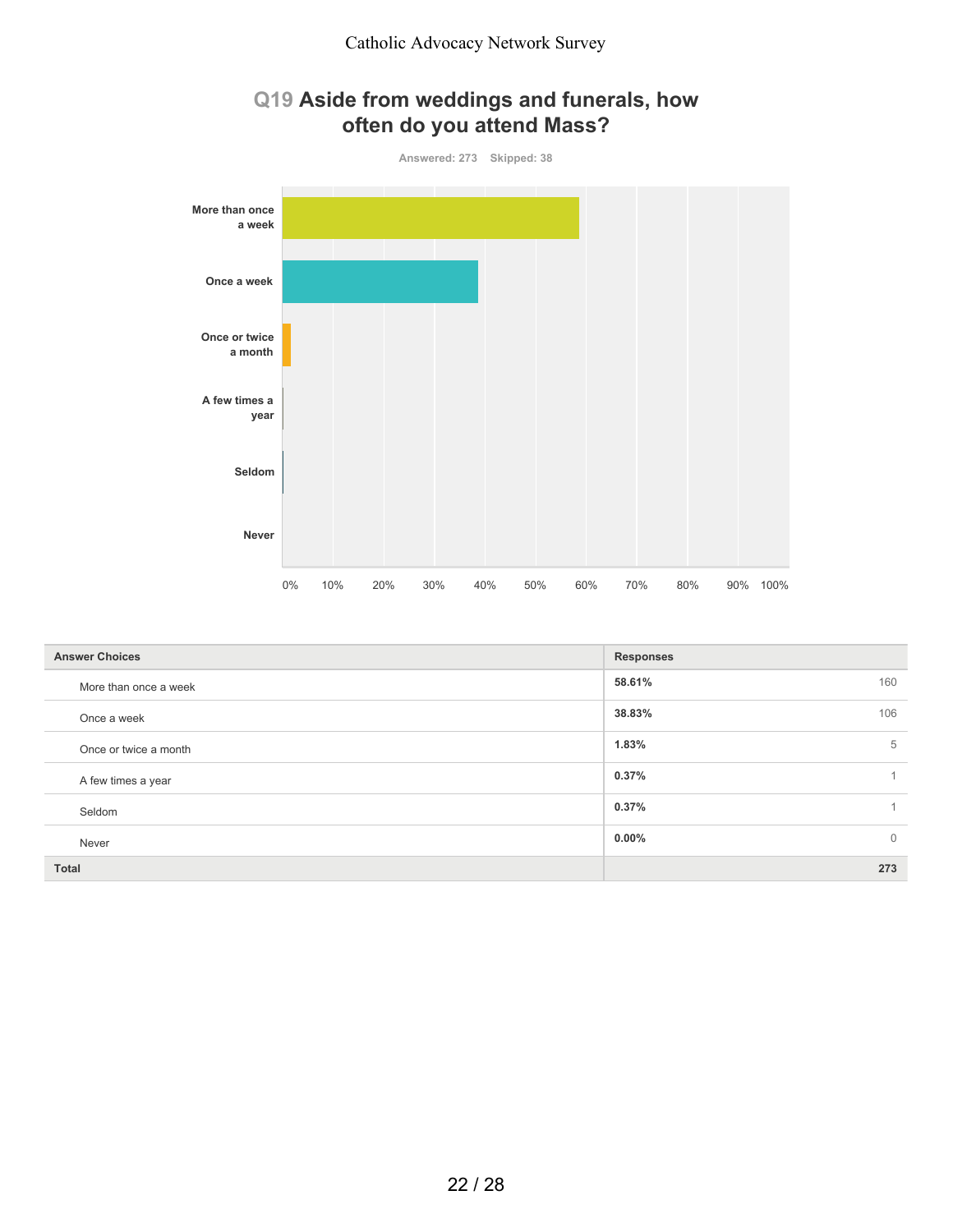#### **Q20 What is the highest level of school you have completed or the highest degree you have received?**



| <b>Answer Choices</b>                        | <b>Responses</b> |             |
|----------------------------------------------|------------------|-------------|
| Less than high school degree                 | $0.00\%$         | $\mathbf 0$ |
| High school degree or equivalent (e.g., GED) | 5.09%            | 14          |
| Some college but no degree                   | 10.18%           | 28          |
| Associate degree                             | 8.73%            | 24          |
| Bachelor degree                              | 29.45%           | 81          |
| Graduate degree                              | 46.55%           | 128         |
| <b>Total</b>                                 |                  | 275         |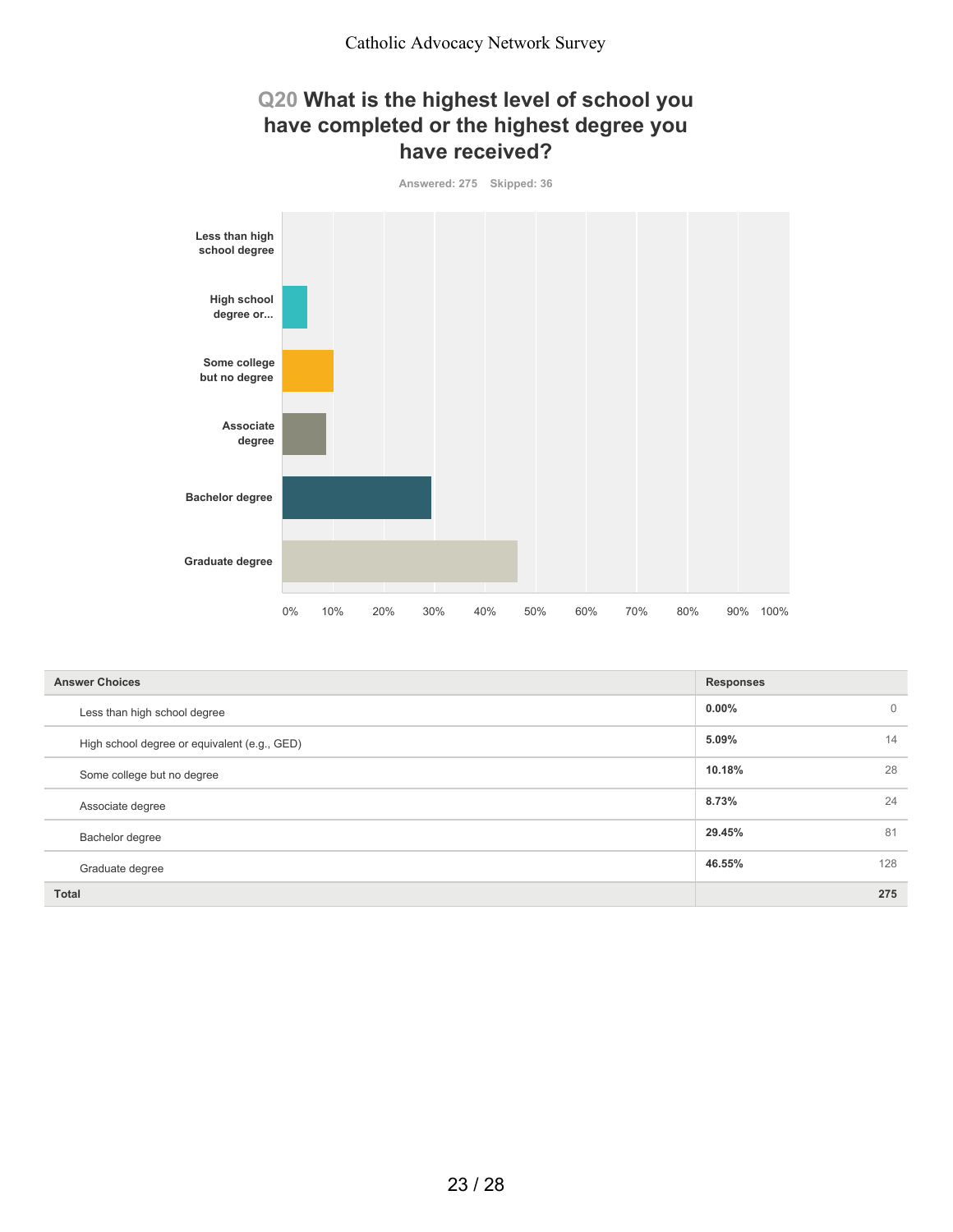

**Answered: 264 Skipped: 47**



| <b>Answer Choices</b> | <b>Responses</b>        |
|-----------------------|-------------------------|
| 18 to 24              | $0.00\%$<br>$\mathbf 0$ |
| 25 to 34              | 11<br>4.17%             |
| 35 to 44              | 12<br>4.55%             |
| 45 to 54              | 14.39%<br>38            |
| 55 to 64              | 83<br>31.44%            |
| 65 to 74              | 85<br>32.20%            |
| 75 or older           | 35<br>13.26%            |
| Total                 | 264                     |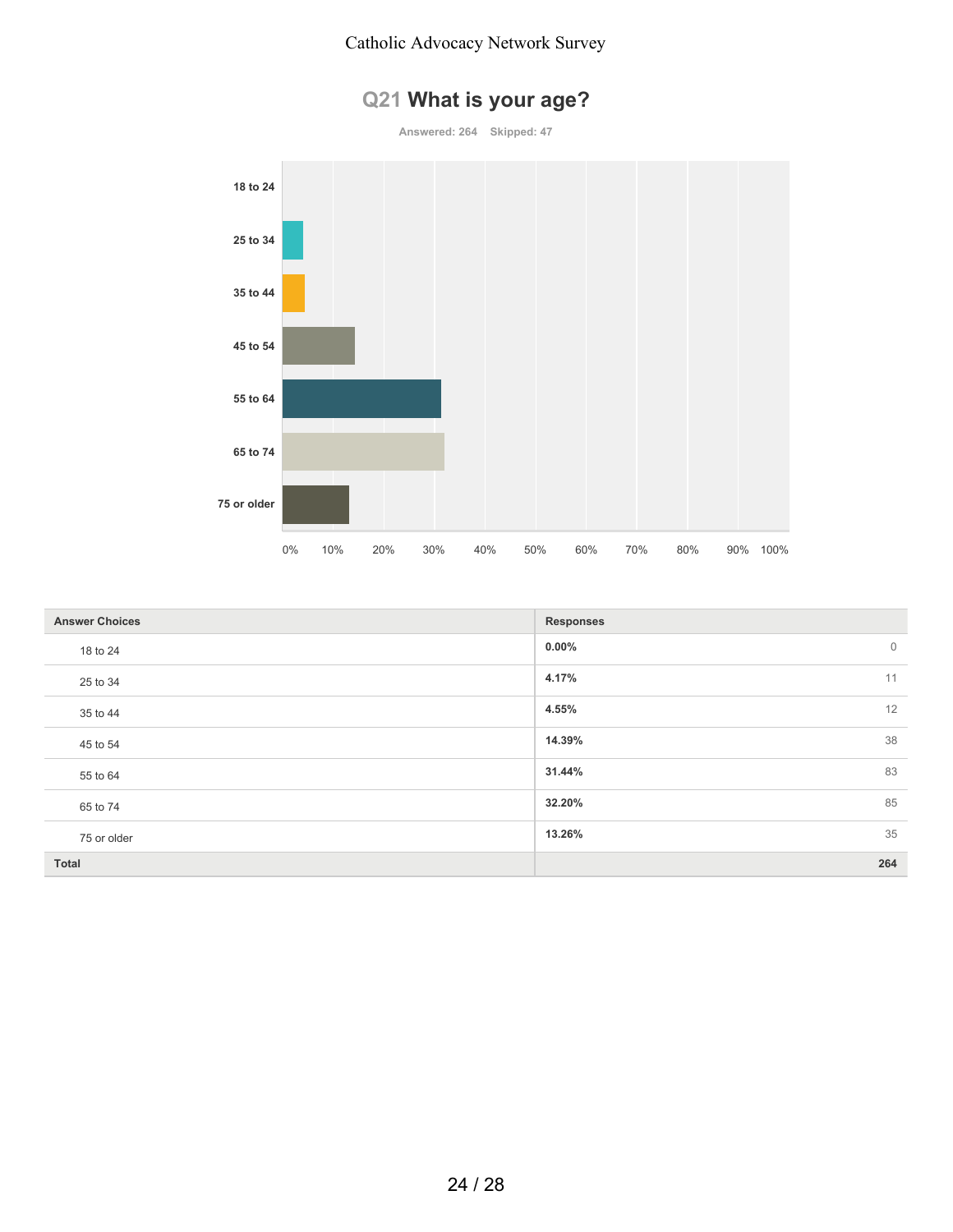## **Q22 How much total combined income did the members of your household earn last year?**



| <b>Answer Choices</b>  | <b>Responses</b>        |
|------------------------|-------------------------|
| \$0 to \$9,999         | 1.54%<br>$\overline{4}$ |
| \$10,000 to \$24,999   | 6<br>2.32%              |
| \$25,000 to \$49,999   | 40<br>15.44%            |
| \$50,000 to \$74,999   | 60<br>23.17%            |
| \$75,000 to \$99,999   | 33<br>12.74%            |
| \$100,000 to \$124,999 | 38<br>14.67%            |
| Prefer not to answer   | 78<br>30.12%            |
| Total                  | 259                     |

25 / 28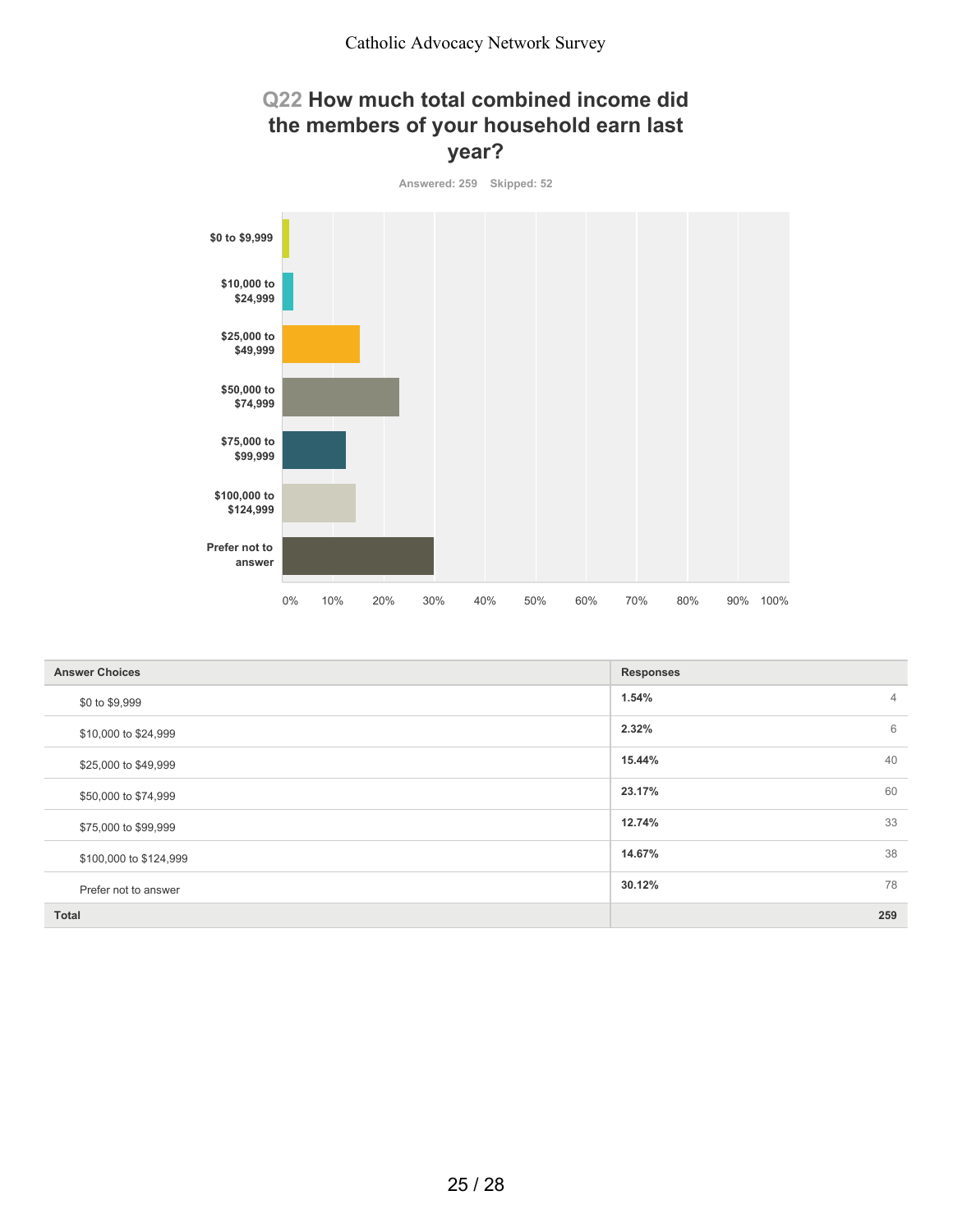## **Q23 Do you have any children in your household that attend Catholic schools?**



| <b>Answer Choices</b> | <b>Responses</b> |
|-----------------------|------------------|
| Yes                   | 8.15%<br>22      |
| No                    | 248<br>91.85%    |
| Total                 | 270              |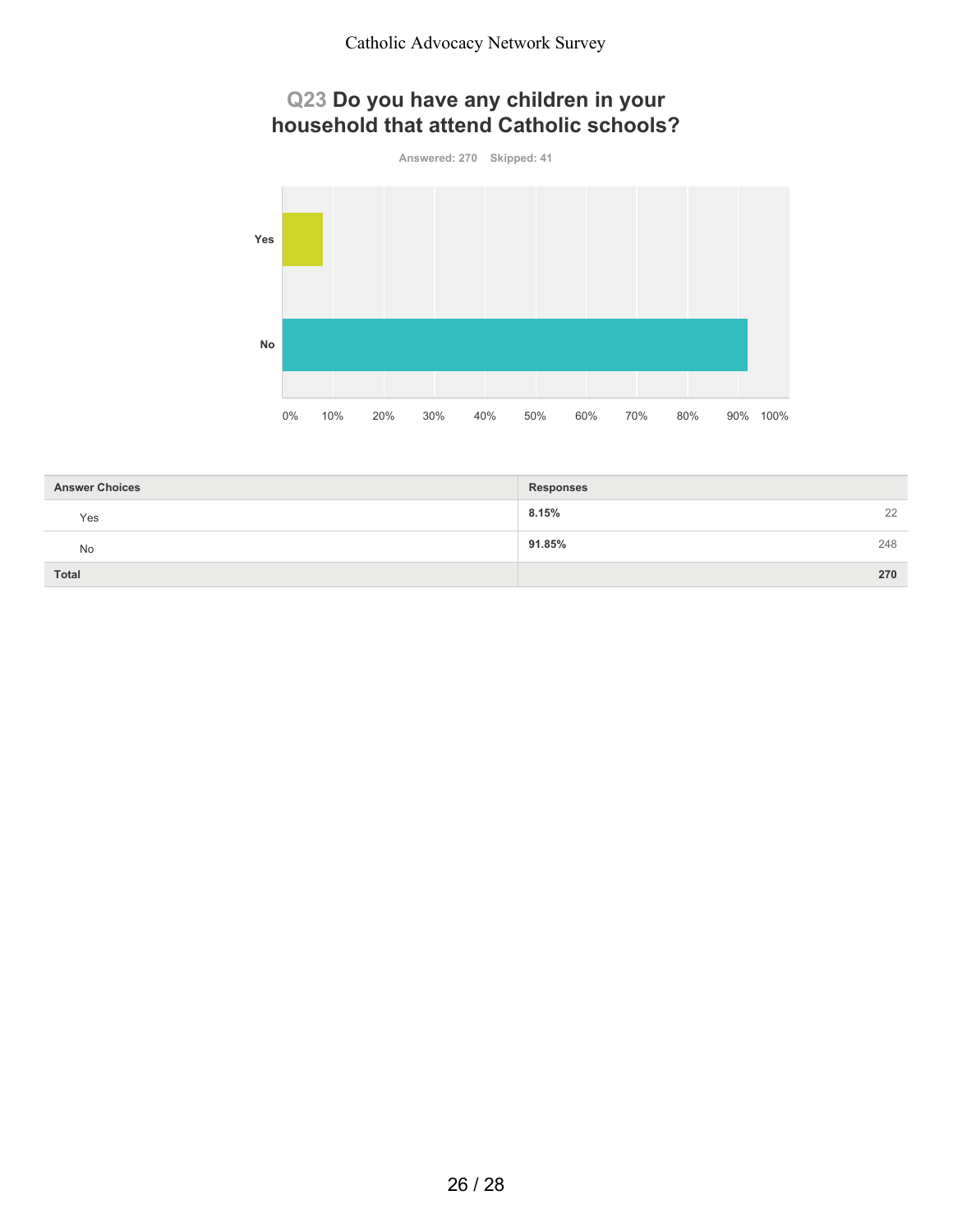## **Q24 Are you currently employed by a Catholic Church or church-affiliated institution?**



| <b>Answer Choices</b> | <b>Responses</b> |
|-----------------------|------------------|
| Yes                   | 26.01%<br>71     |
| No                    | 73.99%<br>202    |
| Total                 | 273              |